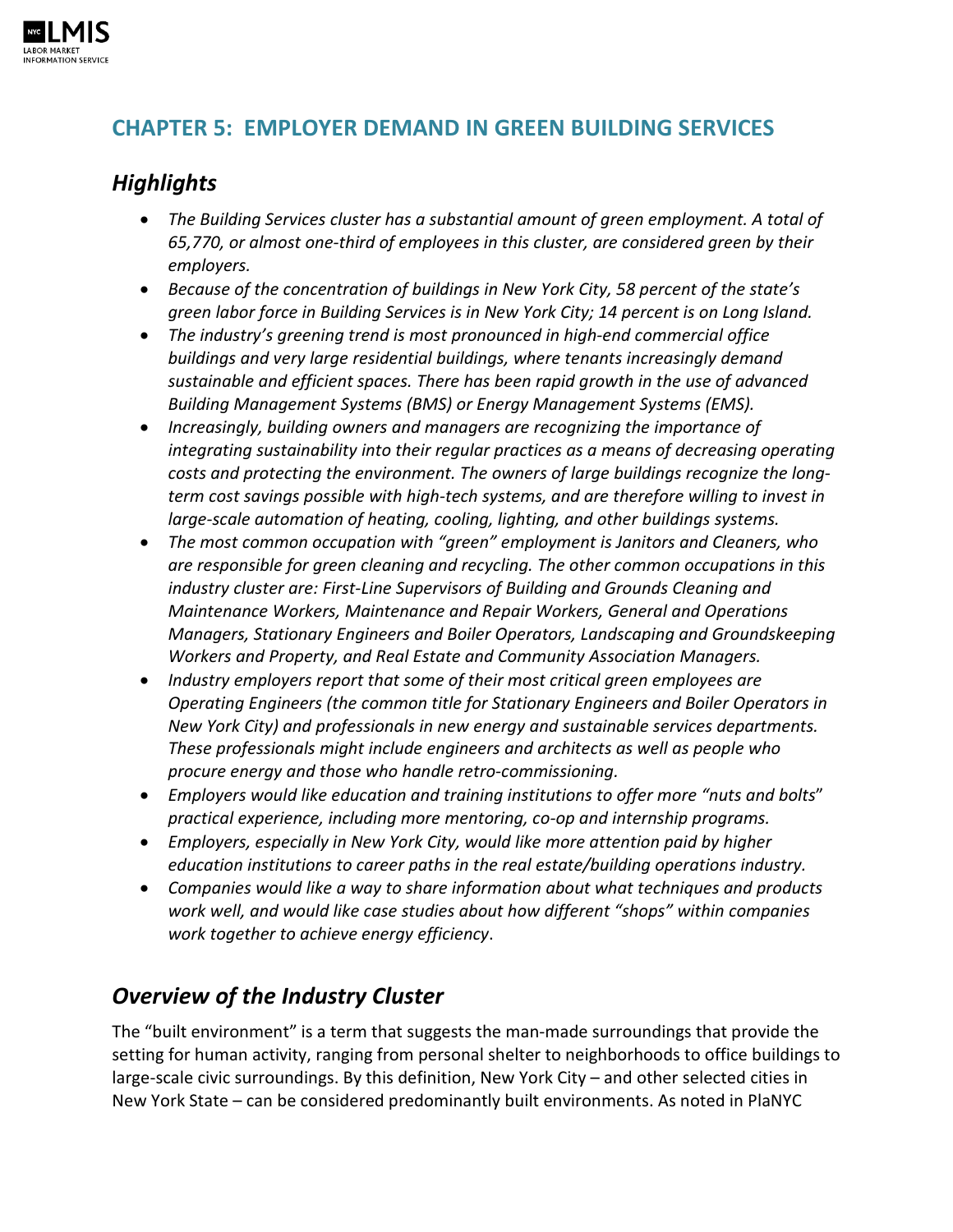2030, New York City's plan for the sustainable future, "Buildings dominate New York City's carbon footprint. Approximately 75 percent of New York City's carbon emissions stem from energy used in buildings, and today's existing buildings will make up 85 percent of all real estate in 2030" (PlANYC).

The building services sector examined in this research includes major portions of the State's real estate industry -- firms and workers involved in leasing, managing, and maintaining both residential and commercial properties. It includes both owners who lease and manage their own buildings as well as firms that manage buildings for others. Building services firms may lease buildings to tenants, provide day-to-day upkeep of buildings, and provide building security. This cluster also includes services provided to buildings, such as janitorial, landscaping, pest control, and waste disposal. Some building owners employ workers directly; others hire maintenance contractors.

*Green services* in this sector are focused on activities that help buildings and facilities achieve greater energy efficiency, utilize new energy technologies, reduce waste or achieve other environmental sustainability goals.

**Distribution of Firms and Employment.** In the fourth Quarter of 2010, there were 27,552 firms in the Building Services industry cluster in New York State, employing 194,691 people. New York City dominates this cluster, with 62 percent of the firms and 64 percent of the jobs.

|                                 | <b>Firms</b>  |            | Employment    |                 |
|---------------------------------|---------------|------------|---------------|-----------------|
|                                 |               | Share of   |               | <b>Share of</b> |
|                                 | <b>Number</b> | <b>NYS</b> | <b>Number</b> | <b>NYS</b>      |
| <b>New York State</b>           | 27,552        |            | 194,691       |                 |
| Capital / Mohawk Valley / North |               |            |               |                 |
| Country                         | 1,319         | 5%         | 8,511         | 4%              |
| Central/Southern Tier           | 964           | 3%         | 6,875         | 4%              |
| <b>Hudson Valley</b>            | 3,015         | 11%        | 16,633        | 9%              |
| Long Island                     | 3,094         | 11%        | 20,137        | 10%             |
| New York City                   | 17,207        | 62%        | 124,791       | 64%             |
| Region Not Classified*          | 326           | 1%         | 4,174         | 2%              |
| Western NY/Finger Lakes         | 1,846         | 7%         | 14,122        | 7%              |

**DISTRIBUTION OF BUILDING SERVICES FIRMS AND EMPLOYMENT BY REGION**

## **SOURCE | 4Q 2010, QCEW**

*\*Note: Refers to firms that do not provide a specific location in New York State.*

Within New York City, slightly more than 25 percent of the Building Services workforce resides in each of the boroughs of Queens, Manhattan and Brooklyn, 17 percent reside in the Bronx and 5 percent in Staten Island. (Source: U.S. 2000 Decennial Census and 2007, 2008, and 2009 American Community Surveys public use microdata (PUMS) files.)

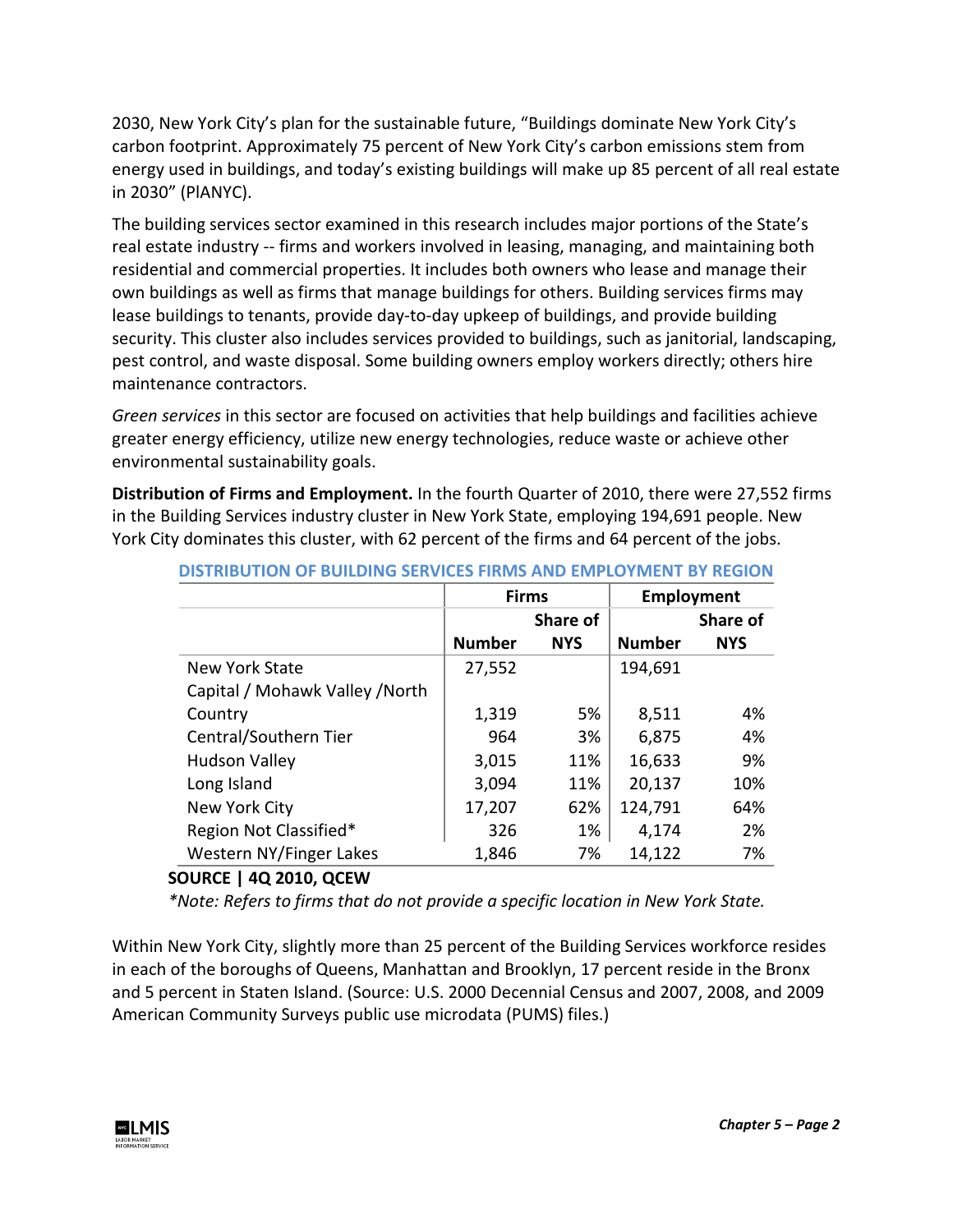Building Services represents 2.8 percent of all employment statewide. As shown in the chart below, the share of area employment is highest in New York City (4.1%) and lowest in the upstate areas.

| <b>New York State Region</b>  | % of Total<br><b>Employment</b> |
|-------------------------------|---------------------------------|
| Capital/Mohawk/North          | 1.4%                            |
| Central/Southern Tier         | 1.4%                            |
| <b>Hudson Valley</b>          | 2.4%                            |
| Long Island                   | 2.0%                            |
| New York City                 | 4.1%                            |
| Western/Finger Lakes          | 1.5%                            |
| <b>SOURCE   4Q 2010, QCEW</b> |                                 |

#### **CONCENTRATION OF BUILDING SERVICES EMPLOYMENT BY REGION**

Lessors of residential buildings made up the largest group of companies, with 13,740 separate firms, or nearly half of the total, which employed 63,595 people (one-third of total employees), or more than any other type of business in this cluster. This category includes operators of residential buildings, including apartment buildings, retirement housing and other types of housing. These firms average less than five employees each. Janitorial service companies are also a major source of employment, and tend to be larger, with an average employment of 20 per firm and total employment of 58,765, or 30 percent of the total. There is also significant employment with operators of commercial buildings and with residential property management firms. These firms typically contract with building owners or managers. Within New York City, the greatest concentration of building services employment is in Manhattan.

**Industry Market Drivers.** Since much of the work in building services is related to managing and maintaining rental properties, demand in the sector tends to fluctuate less than the economy overall. However, there is some responsiveness to the economy: changes in rental vacancy rates and in the volume of new construction - both effects of economy downturns – also tend to affect the demand for building services. With the downturn in the real estate market over the last several years and the tightness of credit, financing for energy efficiency still represents a barrier for building owners seeking to retrofit their properties, especially in the residential sector.

**Recent Developments.** As demonstrated in the charts on the next page, employment in this sector is generally cyclical. During the most recent recession, employment in this sector performed better than the average for private sector employment.

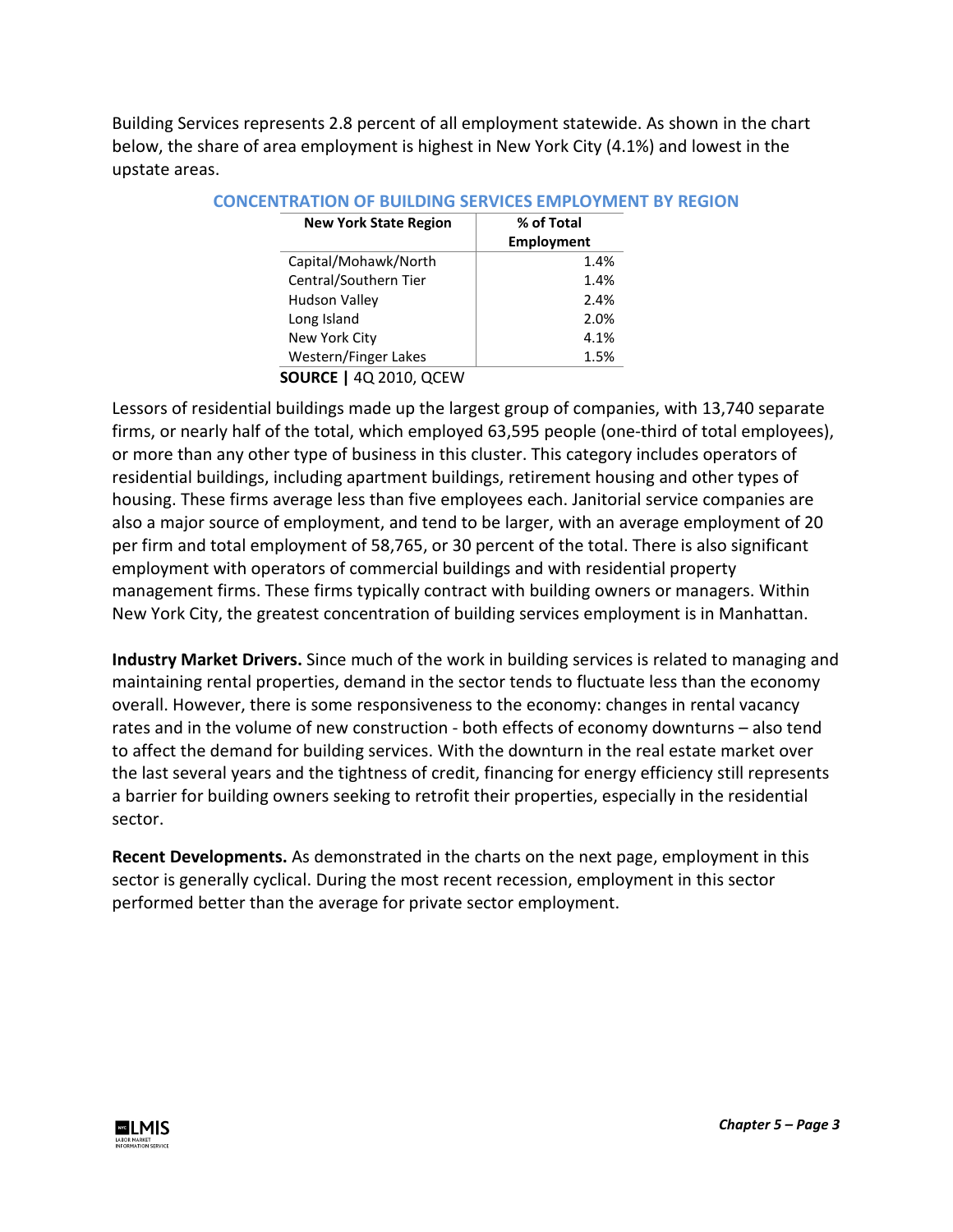

### **ANNUAL PAYROLL EMPLOYMENT IN NEW YORK STATE TOTAL PRIVATE SECTOR AND BUILDING SERVICES**

**SOURCE | QCEW 1990 to 2010 Annual Average Employment**



**YEAR-OVER-YEAR CHANGES: TOTAL PRIVATE AND PROFESSIONAL SERVICES**

**SOURCE |** QCEW Monthly Over-the-Year Change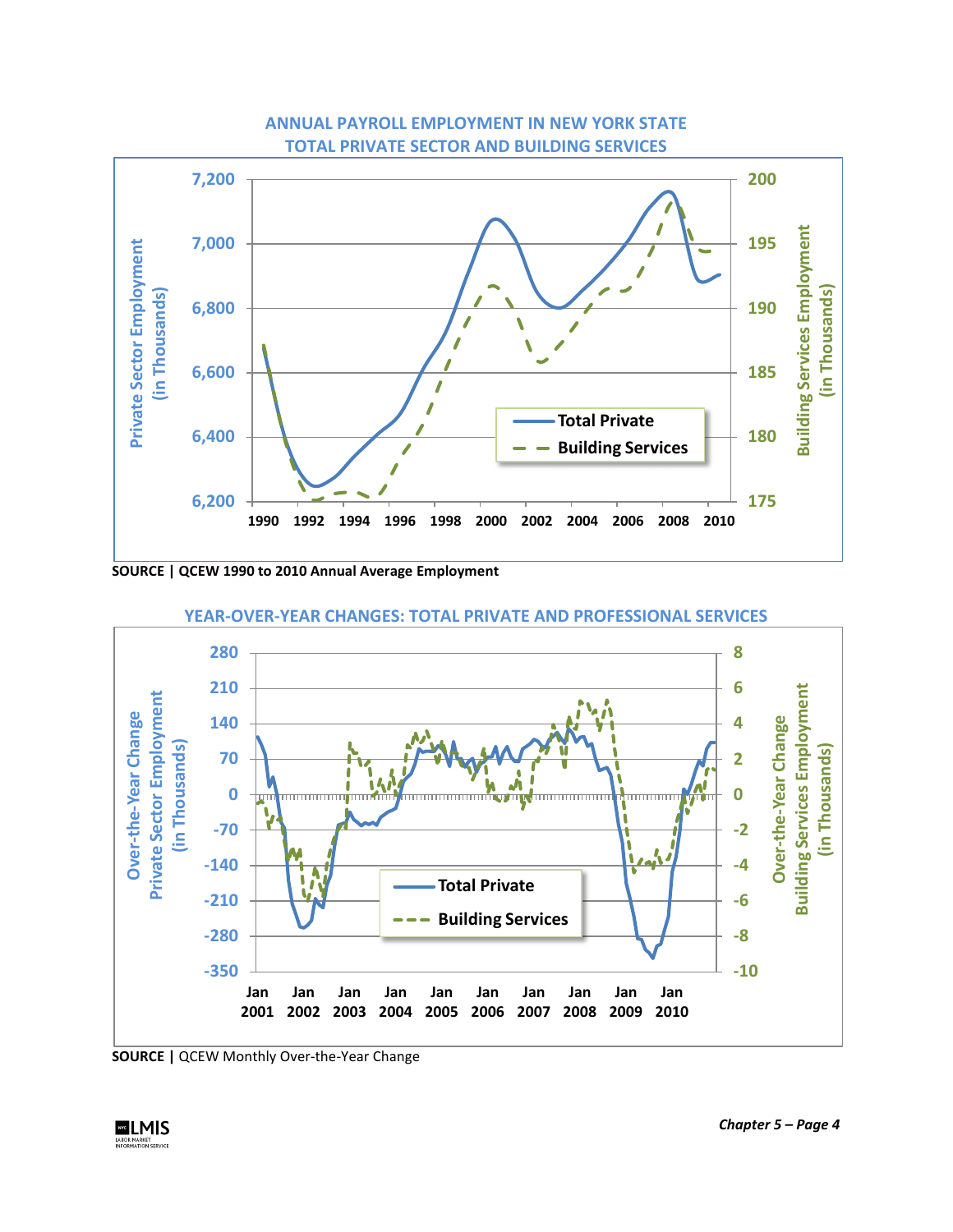**Wages.** The chart below lists – in descending order by educational requirement – the median annual wages in New York State and typical preparation needed for occupations in the Building Services cluster. Note that this chart includes only occupations commonly found in the green economy, according to O\*NET's *Greening of the World of Work[1](#page-4-0)* and jobs mentioned by employers in response to the green jobs employer survey conducted in late 2010-early 2011.

| Occupation                                                     | <b>Median</b> | <b>Typical Preparation</b>              |  |  |
|----------------------------------------------------------------|---------------|-----------------------------------------|--|--|
|                                                                | Pay           |                                         |  |  |
|                                                                |               | Bachelor's or higher degree, plus work  |  |  |
| <b>General and Operations Managers</b>                         | \$116,950     | experience                              |  |  |
| <b>Accountants and Auditors</b>                                | \$76,110      | Bachelor's degree                       |  |  |
| Property, Real Estate, and Community Association Managers      | \$79,420      | Bachelor's degree                       |  |  |
| Appraisers and Assessors of Real Estate                        | \$57,960      | Associate degree                        |  |  |
| <b>Real Estate Sales Agents</b>                                | \$57,550      | Postsecondary vocational award          |  |  |
| <b>Stationary Engineers and Boiler Operators</b>               | \$58,690      | Long-term on-the-job training           |  |  |
| Installation, Maintenance, and Repair Workers, All Other       | \$39,720      | Moderate-term on-the-job training       |  |  |
| Maintenance and Repair Workers, General                        | \$39,510      | Moderate-term on-the-job training       |  |  |
| First-Line Supervisors of Building and Grounds Cleaning and    |               |                                         |  |  |
| <b>Maintenance Workers</b>                                     | \$47,230      | Work experience in a related occupation |  |  |
| First-Line Supervisors of Mechanics, Installers, and Repairers | \$69,430      | Work experience in a related occupation |  |  |
| Janitors and Cleaners, Except Maids and Housekeeping Cleaners  | \$27,250      | Short-term on-the-job training          |  |  |
| Landscaping and Groundskeeping Workers                         | \$27,040      | Short-term on-the-job training          |  |  |

|  |  |  |  | WAGES AND TYPICAL PREPARATION FOR GREEN BUILDING SERVICES OCCUPATIONS |
|--|--|--|--|-----------------------------------------------------------------------|
|--|--|--|--|-----------------------------------------------------------------------|

**SOURCE |** Occupational Employment Survey; O\*NET Online

The industry includes employment in many different types of occupations, from low-skilled jobs, such as janitors and cleaners, to technical jobs, such as stationary engineers (called operating engineers in New York City), to professional jobs, such as property managers, as well as highly skilled jobs in energy management. Building services is an important source of employment for workers with limited English, particularly in janitorial jobs. Over half of the building services workforce in New York City is unionized, and pay and benefits in this sector are high relative to workers of similar educational levels in other industries. SEIU Local 32BJ, which represents employees in many residential and some commercial buildings, has 80,000 members in New York City. Local 94 of the International Union of Operating Engineers represents more than 5,800 employees, primarily in commercial buildings.

**Employment Projections.** Employment in the Building Services cluster is projected to increase by 0.2 percent in New York State between 2008 and 2018. This compares to growth of 0.5 percent in total nonagricultural wage and salary jobs.

**Demographic Trends.** The following chart displays the demographic characteristics of the Building Services workforce in 2000 and in 2007-2009. The New York State Building Services workforce grew by almost 30 percent to almost 200,000 workers in 2007-2009; employment grew at a slightly faster pace in New York City during the same time period. The workforce is ethnically diverse, especially in New York City, and most workers are male. The workforce appears to be aging, as 60 percent are 45 years of age or older and almost 30 percent are 55 or

<span id="page-4-0"></span> <sup>1</sup> Dierdoff, E., J. Norton, D. Drewes, et al., *Greening of the World of Work: Implications for O\*NET-SOC and New and Emerging Occupations,* National Center for O\*NET Development, *2009.* They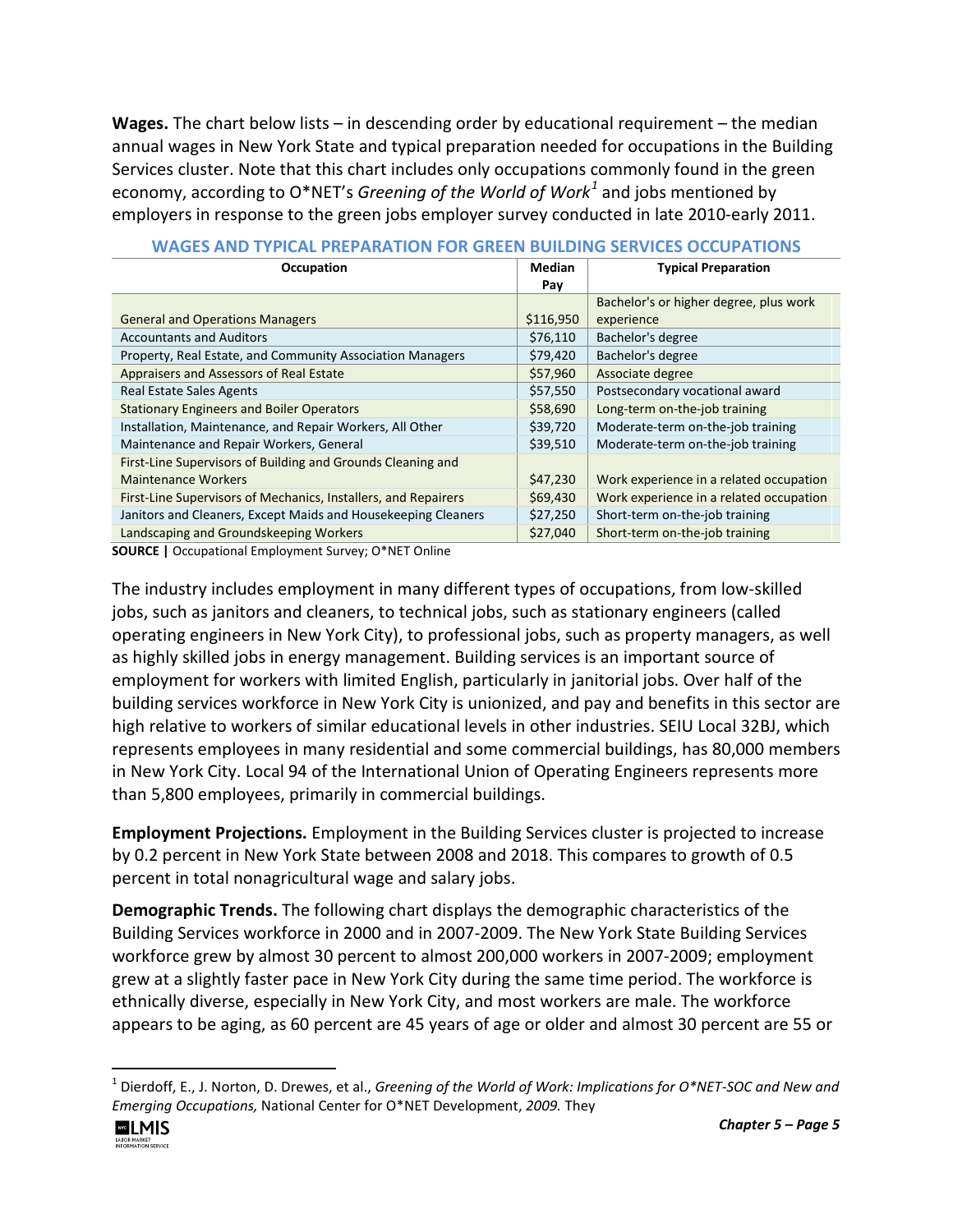older. Although this is still an industry where many people have a high school diploma or less, the educational attainment of the industry's workforce increased between 2000 and 2009. The vast majority of those who work in this industry cluster in New York State (95%) live in the state. More than 80 percent of those who work in the sector in New York City live in the City.

|                                    |         | <b>New York State</b> |        | <b>New York City</b> |  |
|------------------------------------|---------|-----------------------|--------|----------------------|--|
|                                    | 2000    | 2007-09               | 2000   | 2007-09              |  |
| <b>Total Workforce</b>             | 154,654 | 199,133               | 96,409 | 127,159              |  |
| New York State/City Residents      | 147,284 | 188,152               | 79,521 | 105,164              |  |
| Non-New York State/City Residents* | 7,370   | 10,981                | 16,888 | 21,995               |  |
| New York City                      | 56%     | 58%                   | na     | na                   |  |
| Long Island                        | 14%     | 14%                   | na     | na                   |  |
| <b>Hudson Valley</b>               | 12%     | 12%                   | na     | na                   |  |
| Upstate                            | 18%     | 77%                   | na     | na                   |  |
| <b>Bronx</b>                       | na      | na                    | 17%    | 17%                  |  |
| Kings                              | na      | na                    | 26%    | 25%                  |  |
| <b>New York</b>                    | na      | na                    | 28%    | 26%                  |  |
| Queens                             | na      | na                    | 25%    | 26%                  |  |
| Richmond                           | na      | na                    | 5%     | 5%                   |  |
| Male                               | 61%     | 62%                   | 68%    | 68%                  |  |
| Female                             | 39%     | 38%                   | 32%    | 32%                  |  |
| White                              | 62%     | 58%                   | 44%    | 42%                  |  |
| <b>Black</b>                       | 13%     | 13%                   | 19%    | 17%                  |  |
| Hispanic                           | 19%     | 21%                   | 29%    | 31%                  |  |
| Asian                              | 4%      | 6%                    | 5%     | 8%                   |  |
| Other                              | 2%      | 2%                    | 3%     | 2%                   |  |
| Age 18-34                          | 23%     | 20%                   | 25%    | 22%                  |  |
| 35-44                              | 25%     | 21%                   | 24%    | 22%                  |  |
| 45-54                              | 28%     | 31%                   | 28%    | 31%                  |  |
| $55+$                              | 25%     | 29%                   | 23%    | 26%                  |  |
| Less than high school or GED       | 16%     | 11%                   | 22%    | 15%                  |  |
| High school or GED                 | 25%     | 27%                   | 26%    | 29%                  |  |
| Some college                       | 29%     | 28%                   | 26%    | 24%                  |  |
| College or More                    | 29%     | 34%                   | 26%    | 33%                  |  |

#### **DEMOGRAPHIC CHARACTERISTICS OF THE PROFESSIONAL SERVICES CLUSTER WORKFORCE**

**SOURCE |** U.S. 2000 Decennial Census and 2007, 2008, and 2009 American Community Surveys public use microdata (PUMS) files.

\*The remaining counts that appear in the table are of people who both live *and* work in New York State and City, respectively.

#### **Green Economic Activity**

For the purposes of this research, green economic activity in Building Services was defined to include activities that help buildings and facilities achieve greater energy efficiency, utilize new energy technologies, reduce waste, or achieve other environmental sustainability goals. These include:

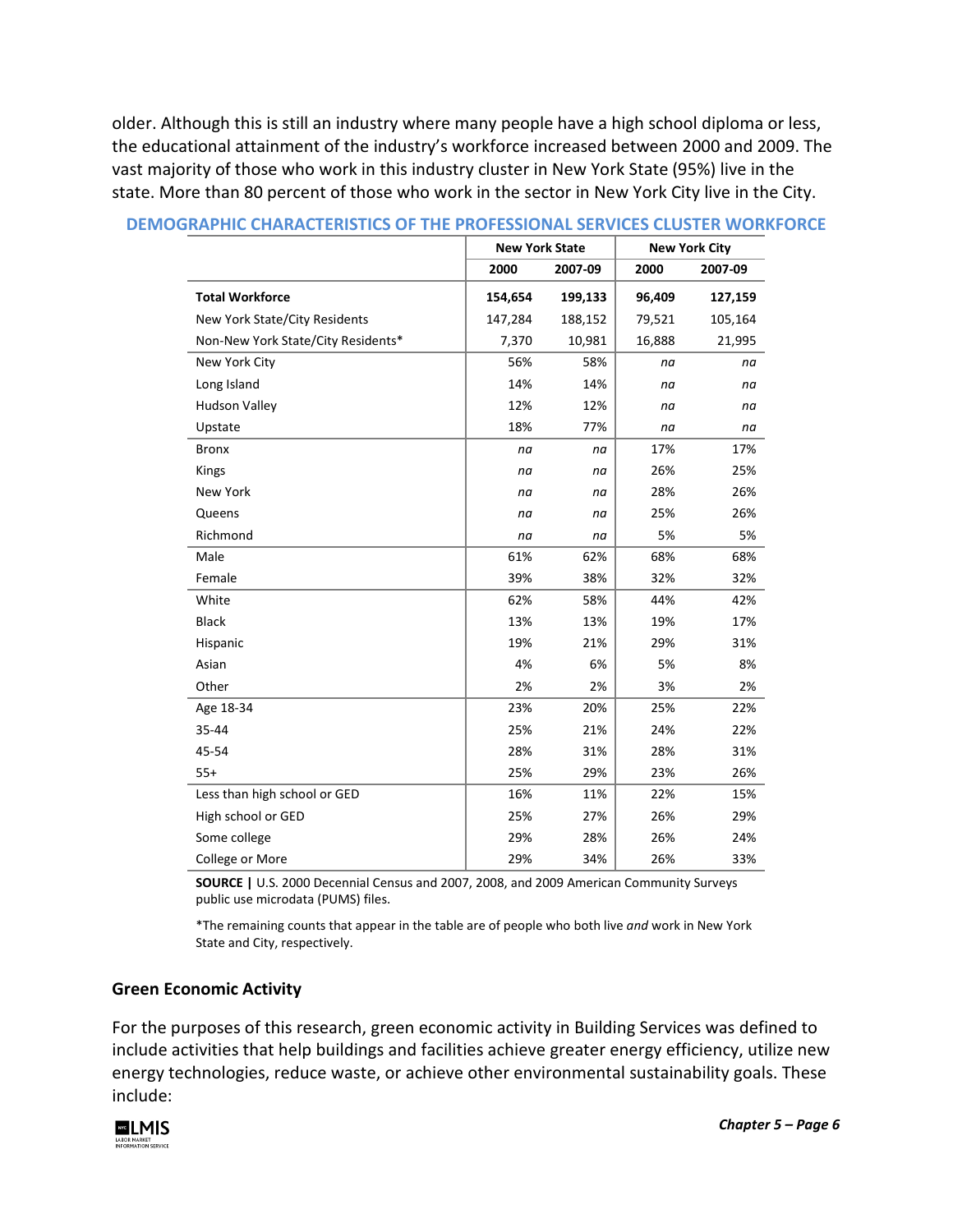- Operations, such as meter reading/reporting, performance monitoring/optimization, retrocommissioning, and utilization of energy efficient new technologies;
- Maintenance, such as maintaining renewable energy systems, green roofs/landscaping and indoor air quality; and
- Other green activities, such as green cleaning and recycling.

Companies involved in Building Services report that there is a greening trend throughout the industry. Increasingly, businesses are recognizing the importance of integrating sustainability into their normal operating practices as a means of decreasing operating costs and protecting the environment. This is most pronounced in high-end (i.e., Class  $A^2$  $A^2$ ) commercial office buildings and very large residential buildings. Office tenants increasingly demand sustainable and efficient spaces. The owners of large buildings recognize the long-term cost savings possible with high-tech systems, and are therefore willing to invest in large-scale automation of heating, cooling, lighting, and other building systems. Firms that manage smaller buildings, such as residential buildings of fewer than 150 units, tend to lag behind in the move to green. This is often because owners are unwilling or unable to make large investments that may take many years to pay for themselves. However, even in this subsector, firms are making small-scale improvements such as upgraded hallway lighting or non-carbon-based roofing materials.

The growth of LEED- and LEED-equivalent construction and renovation in recent years has had an impact on Building Services as well. There has been rapid growth in the use of advanced Building Management Systems (BMS) or Energy Management Systems (EMS). A BMS uses computers to collect "real-time" data on buildings and automatically manages the building's electrical and heating/cooling systems to optimize energy efficiency. Operating such systems requires building staff to possess more sophisticated skills, such as computing and quantitative analytical skills that were not needed in the past. The U.S. market for these systems generated \$900 million in revenue in 2010, and is forecast to grow to \$2.4 billion by 2018, according to a 2010 report by a private research firm (Pike Research). Health care, university, and high-rise commercial office buildings are the leading source of demand. Industry experts in New York City note that full automation of energy systems in commercial buildings is increasing. Full BMS is still very rare in residential buildings. There is also a trend towards more centralized control and remote monitoring of building management systems.

According to industry experts, the most common types of retrofits in New York City have been lighting technology, heating, ventilation and air conditioning (HVAC)-related systems and technologies for building management systems. Building owners and managers have also invested in co-generation. Many try to accomplish as much as possible in-house, and if this is not possible, they contract out to the trades or other vendors with expertise.

<span id="page-6-0"></span> $2$  Commercial real estate practitioners determine Class A+/A buildings based on prime location, full-service amenities, and other guidelines and label other buildings relative to those results.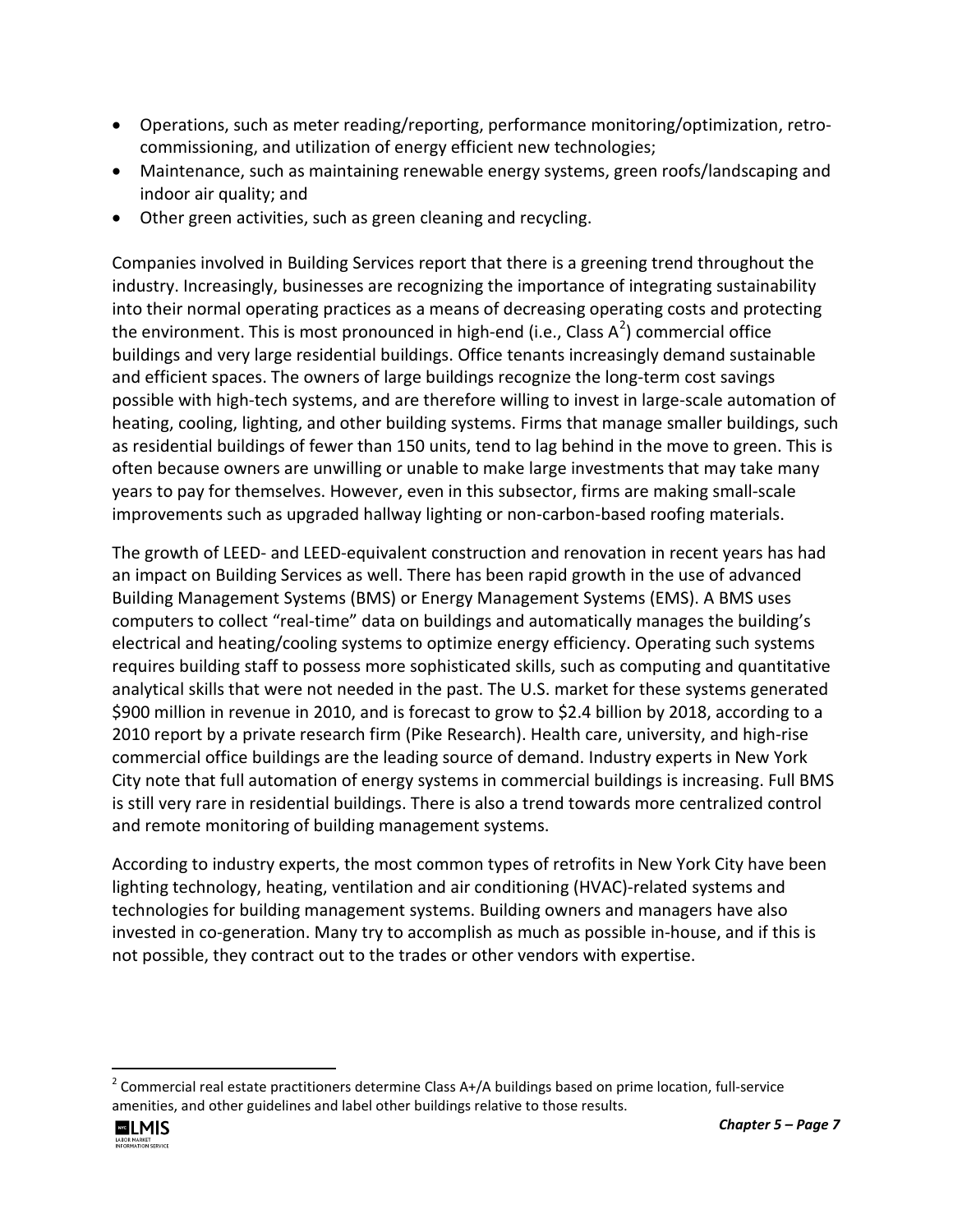### **VORNADO'S ENERGY INFORMATION PORTAL***<sup>1</sup>*

Vornado Realty Trust, a publicly traded real estate investment trust with over 20 million square feet of space in New York City, employs a dedicated team of professionals in energy management and sustainability. After the deregulation of New York electricity markets in 1998 and the ensuing competition among utility generation companies, Vornado and other landlords became increasingly aware of the market cost of the energy supplying their properties. Vornado transitioned its tenants' electricity submeters to "smart" meters with funding from NYSERDA. This type of submetering enables Vornado to accurately measure and determine each tenant's portion of electrical costs for the building in which it is located. The smart meters allow energy information to be read on a constant "real time" basis.

In 2009, Vornado contracted with Syntonic Data Management (SDM), Inc. to develop a userfriendly Energy Information Portal (EIP) that would allow tenants to see their energy usage on an hourly, daily, weekly and monthly basis. The EIP has enabled tenants to implement ways to conserve energy and immediately translate their efforts into money saved. Building managers can monitor their building equipment and see how slight adjustments in the scheduling, heating or cooling of the machinery can yield dramatic results in conservation. Anthony Campbell, VP of Energy and Sustainability at Vornado, described the EIP as a "convergence of IT, telecommunications and energy data management, meeting a world with a need for lower carbon footprints and higher energy efficiency standards." The EIP is a significant development in transforming "green" aspirations into real change.

**How Green Firms Differ.** Buildings account for a large share of energy use and greenhouse gas emissions in the United States and an even greater share in New York City, so in general they are an important target for environmental initiatives. Companies heavily involved in green Building Services believe they differ from others in the following ways:

*Involvement in data collection on energy use*. As noted in the profile on Vornado's Energy Information Portal, Vornado has been involved in a vast amount of installed submetering of commercial tenant spaces. This large base of meters has allowed Vornado and others to measure and document energy usage and identify waste. One company representative in a focus group said, "There is a tremendous amount of waste. You can see it in high usage when they [commercial tenants] leave for the day."

*Expertise with achieving energy efficiency*. Some building services firms have built an expertise in improving the energy efficiency of their own or clients' spaces. One large firm has a dedicated energy services group. Others manage buildings that are applying for LEED Existing Building (EB) status, which requires more attention to energy management.

*Understanding how to change behavior to achieve energy savings.* One industry expert said that "conservation is behavioral change" and that her company has found that they "need a total concept program to engage the tenants."

*Commitment to the cause.* Several focus group participants noted their commitment to energy efficiency and/or their organizations' mission-related reasons for being involved in this area. One energy contractor expressed the belief that "going green" is not only

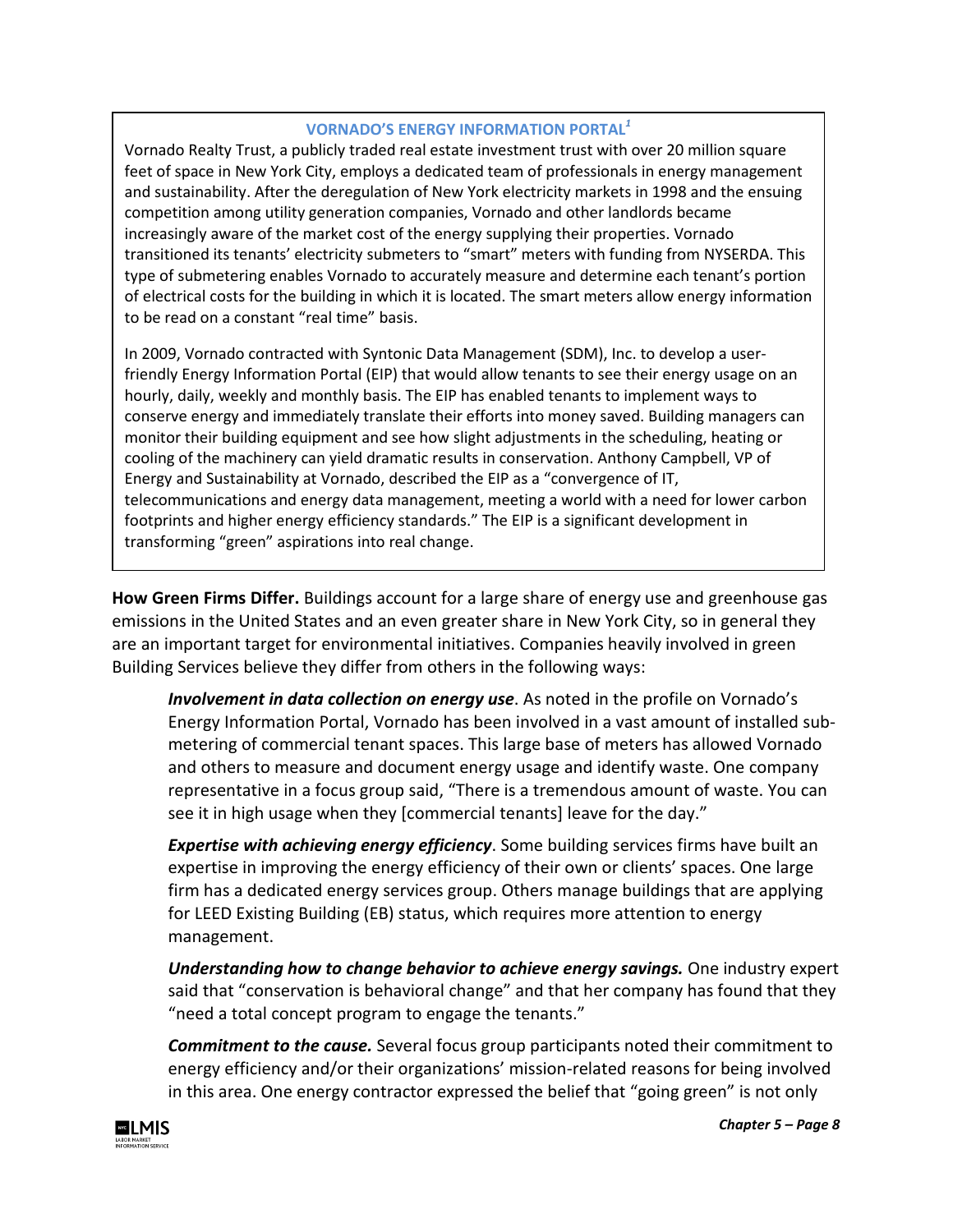the right thing to do but promises better quality craftsmanship in the work. One industry expert mentioned that corporate social responsibility also plays a role.

*Access to capital.* A number of industry experts have noted that the industry is currently in a "capital-constricted market" with a general shortage of investment dollars. The Empire State Building (ESB) energy efficiency retrofit, which is profiled in this section, was self-funded by the building owner, who noted that not many buildings have the ongoing source of revenue of the ESB's observation deck. Several experts have observed that the industry needs to document energy efficiency savings from retrofits, proving a return on investment, in order to spur investment. Another industry expert said that "financial markets will get on board when there is enough volume."

#### **EMPIRE STATE BUILDING SUSTAINABILITY RETROFIT**

The Empire State Building is currently undergoing a well-publicized \$110 million sustainability retrofit that is part of a \$550 million renovation of the building. Consulting, design, and construction partners **[Clinton Climate Initiative](http://www.clintonfoundation.org/what-we-do/clinton-climate-initiative/)**, **[Johnson Controls Inc](http://www.johnsoncontrols.com/publish/us/en.html)**., **[Jones Lang LaSalle](http://www.joneslanglasalle.com/Pages/Home.aspx)**, **[NYSERDA](http://www.nyserda.org/)**, and **[Rocky](http://www.rmi.org/rmi/)  [Mountain Institute](http://www.rmi.org/rmi/)** completed an eight-month modeling and analysis project which will ultimately save 38 percent of the building's energy and \$4.4 million annually.

There are several parts to the sustainability retrofit, including:

- *1. Windows --* All 6,514 windows were remanufactured within the building into insulated glass units. This facet was completed by October 2010, ahead of schedule.
- *2. Radiative barrier –* The project installed insulation behind 6,514 radiator units located on the perimeter of the building. This was also completed by October 2010.
- 3. *Chiller plant retrofit –* Because of the energy savings generated by the new windows, the building needed a smaller chiller plant than originally thought. This was completed by April 2010
- 4. *The Building Management System (BMS)*  The building automation and controls system was upgraded and submeters were installed on each floor and completed by December 2010.
- 5. *Tenant energy management --* The Tenant Energy Management Program was completed in December 2010. This program gives tenants information on a variety of energy measures.

There are additional parts to the retrofitting plan, including, among others, reduced lighting power density in tenant spaces, addressing the variable heating/cooling problems in different parts of the building, and improving air quality in the building by introducing outside air into the building. The plan also includes 24/7 "real-time" commissioning, which is monitored from outside the building by Johnson Controls, which contacts managers in the building when something needs adjustment or attending to.

One goal of this project was to create an example for the design of commercial retrofits. In the process of developing specific project recommendations, the team uncovered several key lessons for the retrofit of large multi-tenant commercial office buildings.

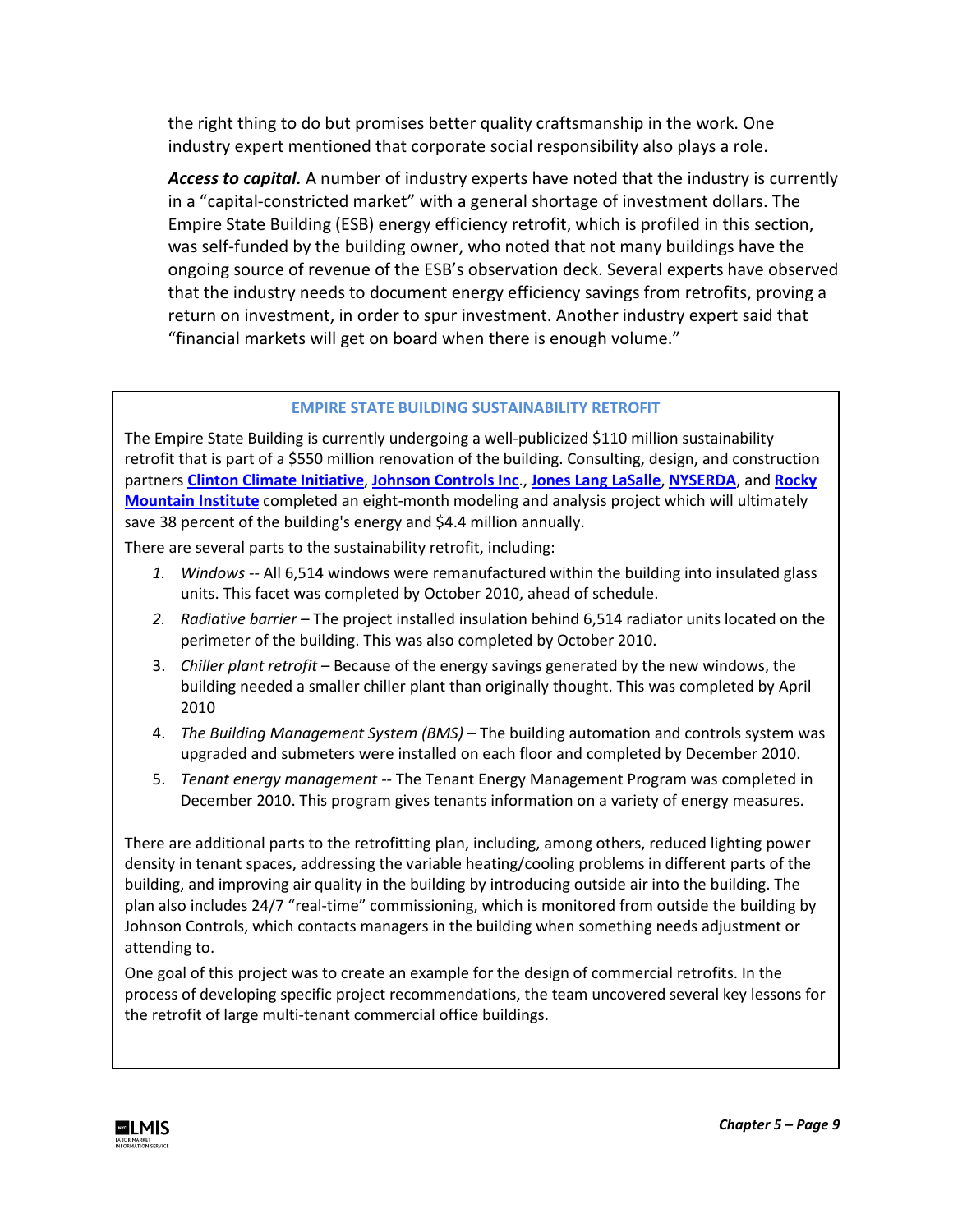**Green Market Drivers**. There have been a number of initiatives that have had an impact on the Building Services industry, particularly in New York City, where employment in this industry is concentrated. New York City began a voluntary recycling program in 1986. In July 1989, with the passage of Local Law 19, recycling became mandatory. Collection of required materials was phased in, district by district, and by 1997, all 59 districts in the five boroughs were recycling the same materials. In addition to recycling, a number of laws have revised New York City's energy code and have required energy-conservation-related activities for buildings over a certain size. For 24,000 of the City's largest buildings, these laws require energy audits and retro-commissioning, benchmarking of energy and water use, and lighting upgrades and submetering to measure the flow of electricity in tenant spaces. This represents a major shift because the laws impose significant obligations on *existing* buildings, which had previously been grandfathered or exempt under the New York State Energy Code and prior amendments to New York City's codes.

In 2010, the New York City Green Codes Taskforce issued a lengthy report to the Mayor making 111 recommendations for green changes to existing New York City Building Codes. These related to such areas as air quality, emissions, water efficiency and construction standards. Several of these recommendations have already been enacted into law or included in regulation and others are pending.

In addition to the New York City laws, there are a number of public sector incentive programs that have an impact on this industry. These include:

- Federal tax credits. There is a federal tax deduction available for envelope, lighting, and mechanical system upgrades.
- ARRA Stimulus Funding. The Recovery Act made funding available for energy efficiency improvements through the Energy Efficiency & Conservation Block Grants which were intended to finance energy efficiency upgrades in buildings 50,000 square feet or larger that have completed an energy audit, but are either financially distressed or unable to finance energy efficiency projects in traditional ways.
- NYSERDA Incentive Programs for energy efficiency upgrades.
- Utility Incentive Programs from Con Ed and National Grid for electricity and gas efficiency measures

The U.S. Department of Energy and the U.S. Environmental Protection Agency jointly operate the Energy Star program, which encourages energy efficient choices for homes and offers businesses an energy performance measurement and tracking system.

Green building services experts and focus group participants mentioned these and other drivers for the green Building Services market. One real estate company representative made the point that there are many different types of owners: individuals, companies, Real Estate Investment Trusts (REIT's) and others. He observed that "different reasons appeal to different people." Some respond to the "carbon footprint" argument, while financial people tend to respond to increased operational savings. On said, "Income tax incentives do not work if you're not paying

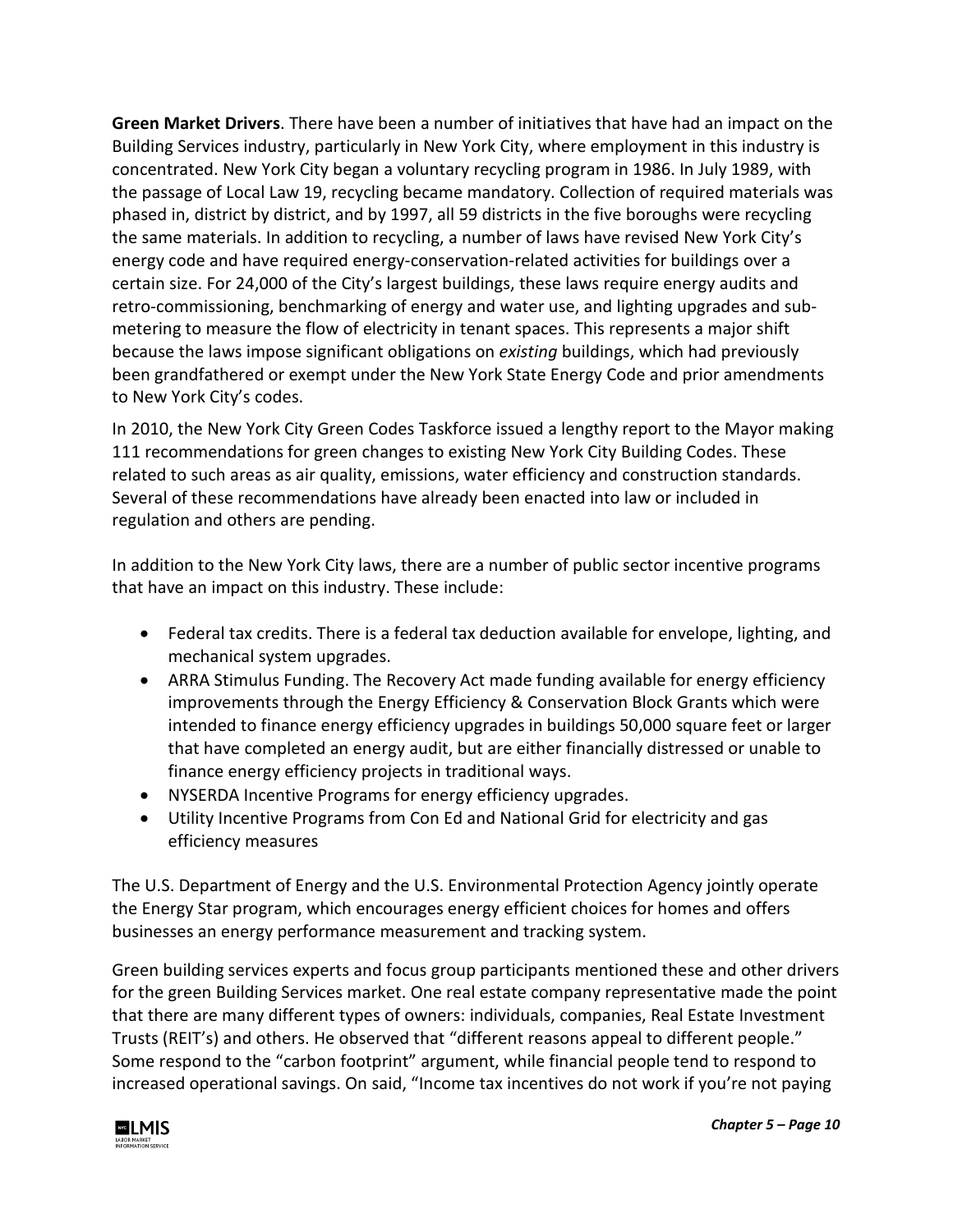taxes, which is the case with REIT's." Each audience needs to be approached in a different way. Some of the major drivers mentioned by industry experts and companies that participated in focus groups conducted for this research are:

*Tenant Interest.* Company representatives said that in the Class A commercial market in New York City, tenants demand sustainability and feel that buildings or spaces that are not green will be "obsolete." Tenants and tenant employees want to live in healthier buildings. One industry expert noted that the appraisal community has found that energy efficiency adds value. In this market, a company's commitment to sustainability is a "driver of value in the asset." It is a "value enhancement." This is true in a number of areas of the country, including Boston, Chicago, Dallas, San Francisco and New York. They noted that Class B tenants are beginning to expect amenities associated with environmental sustainability, such as bicycle access.

*Cost and return on investment*. As one focus group participant summarized this issue, "economics need to drive." Companies that participated in focus groups for this research made such statements as:

- "People want to see a return." A main difficulty is selling building owners on the monetary return to retrofitting their buildings. "They look at the easy things first," which generally includes lighting retrofits and retro-commissioning (essentially a facility "tune-up" that restores and optimizes the building's energyusing equipment back to its peak performance). Many smaller residential buildings, such as co-ops and condos, respond to real estate (not income) tax incentives. In many cases, solar power has not been found to make sense in residential buildings because most electricity use is at night.
- "Landlords are looking to recover the costs of investing in green technology." A commercial real estate person reported that because "more than 60 percent of energy use in buildings is by tenants, it's important to find a way to incentivize them to save energy." He said that this can be difficult because electricity is a small proportion of overall tenant costs, especially in high-end commercial buildings.
- "Cost-effectiveness is the issue." Another industry representative said that costeffectiveness is the main selling point for "green." His company primarily manages many buildings constructed before World War II.
- "It is difficult to sell smaller (40-60 unit) buildings on the cost of major retrofits. As an alternative, they pursue smaller programs such as upgrading hallway lighting, which have shorter (1-3 year) payback times. They look for simple paybacks."
- "The savings-to-income ratios aren't significant enough for the end users." There was the feeling that many homeowners, especially upstate, are not reaping the financial rewards they expected.

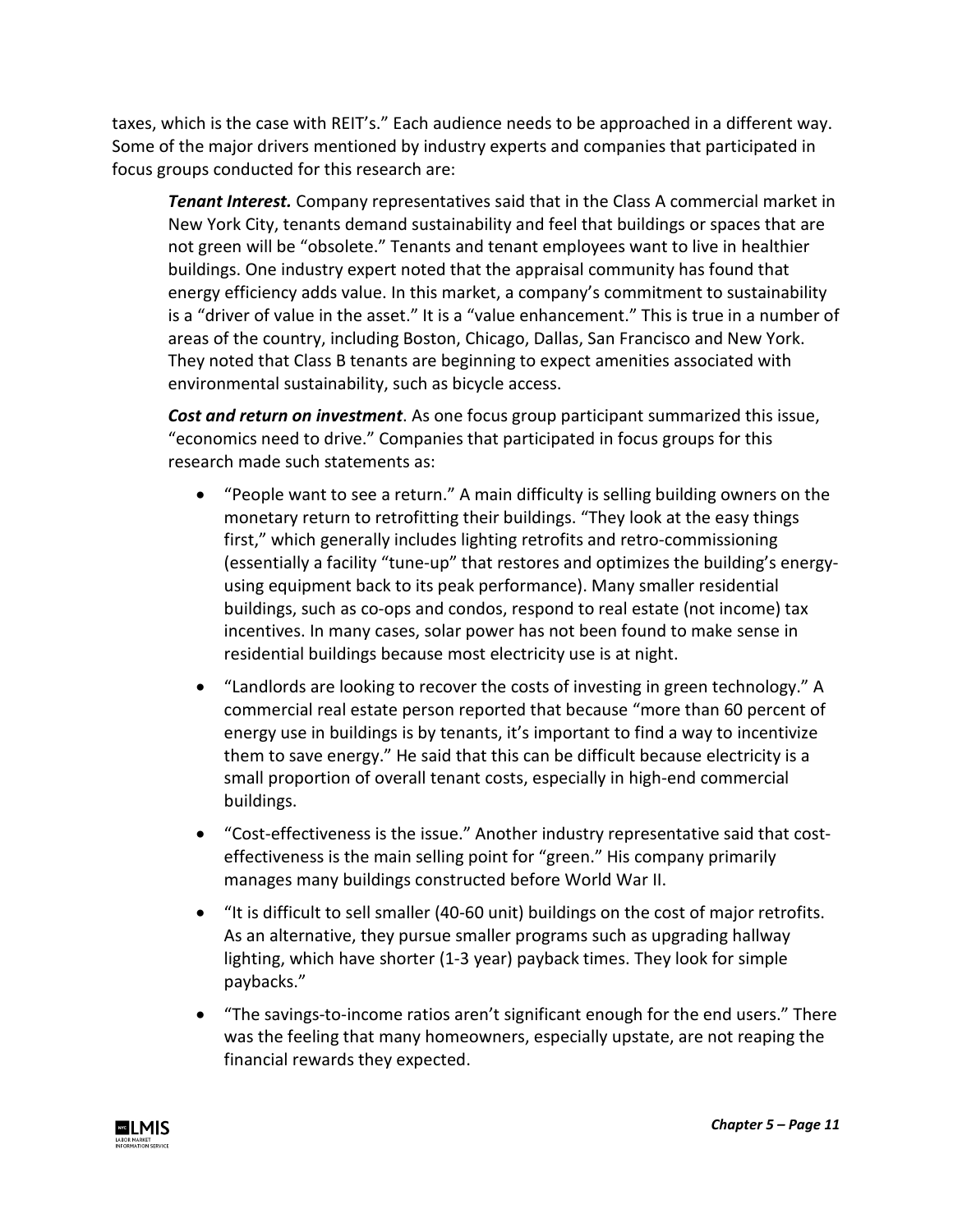• "The payback is huge for hospitals and health centers, which often have huge campuses."

One industry expert observed that there are different levels of sophistication in understanding the cost and return on investment issue. He said that owners of small buildings often do not want to spend the money, while institutional investors and other owners of large buildings are often more sophisticated and understand "present value" and other calculations. A related issue is how long owners/investors plan to keep a property (the "hold period"), which has an impact on the length of their time horizon for recouping costs. Another related issue is the "end-of-life" scenario for major building systems, meaning whether the system is at or near the end of its useful life and needs to be replaced soon anyway. Still another is whether there are vacancies or whether the property is being refinanced. All of these issues -- and more -- have an impact on the cost vs. return on investment issue.

One challenge mentioned is that of convincing owners that energy efficient technologies can increase a property's value in addition to reducing operating costs. Often, finance departments "are an obstacle because they are ignorant of the benefits of newer technologies. It is hard to convey the message to finance departments."

Several company representatives said that it is good that appraisers are "beginning to get it." Others mentioned that, with a new tenant or lease, the owner can finance energy improvements with the new lease. There is a new movement towards "green leases" which provide a "split incentive" for both building owners/managers and tenants to save on energy costs.

*Technology.* Industry employers said that there is a huge demand for building automation systems, or "actionable energy overlay systems." One industry representative explained that technology, including high speed Internet and other IT capabilities, have set the environment to use information technology to collect efficiency data. Owners/managers want to fully utilize new energy dashboards. Another industry representative said that there are a number of "small, smart firms" developing building management software.

*Laws and Incentives*. A number of industry representatives in focus groups said that the NYC Greater Greener Building laws "are having a huge impact" and provide credibility when selling products to building owners, who are often reluctant to make investments when they are not mandatory. These laws require, among other things, benchmarking energy use. One representative said that "data helps identify problem areas." Several New York City real estate management companies, especially those that work with smaller buildings, have had positive experiences with Con Ed's incentives. One is considering the use of Con Ed's incentive to switch from #6 heating oil (which will soon be outlawed) to gas. Another mentioned Con Ed's lighting incentives.

Industry representatives in upstate New York expressed the opinion that there should be more incentives, especially from NYSERDA, for customers to go green. They reported that the funds available through the American Recovery and Reinvestment Act (ARRA)

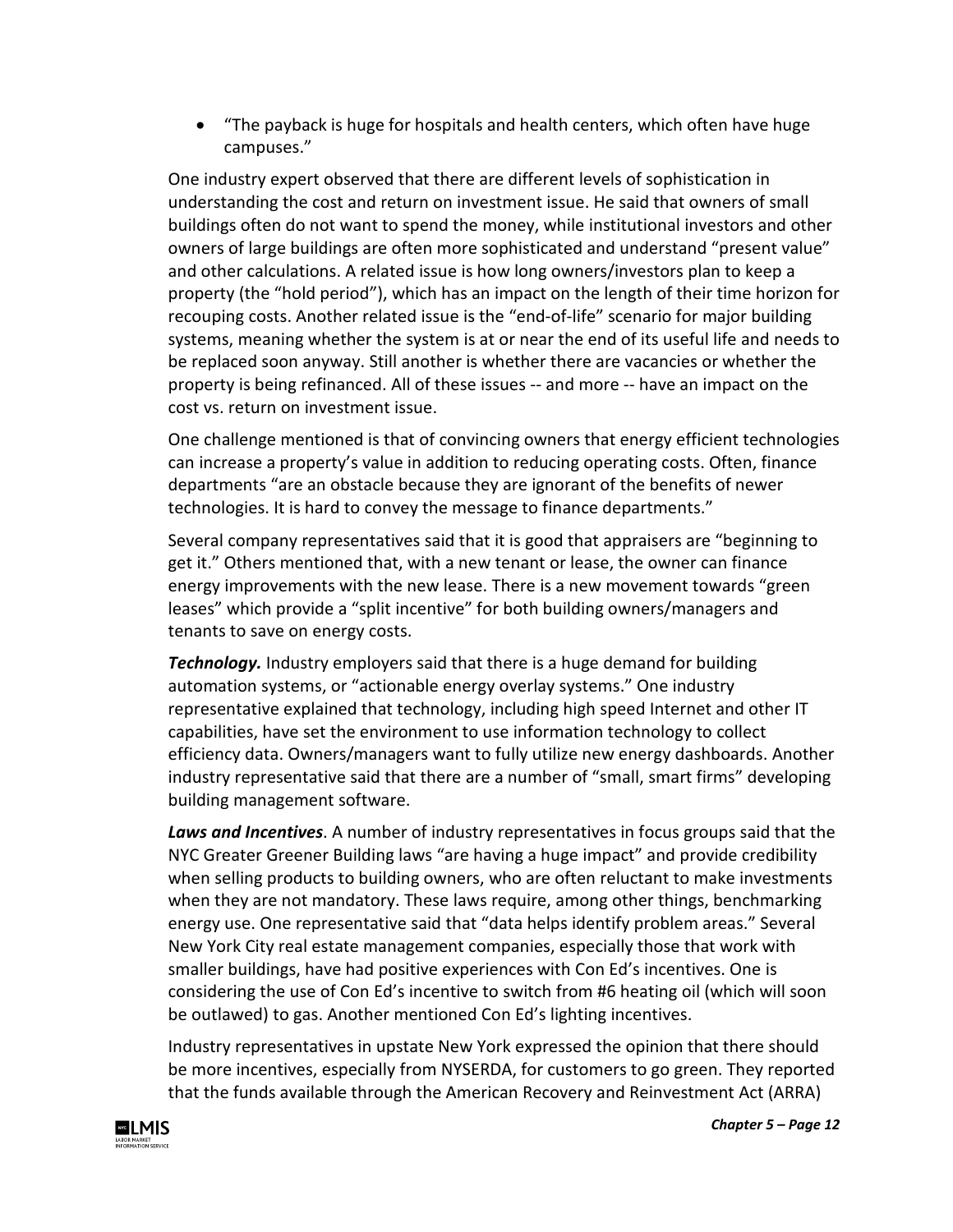provided a tremendous boon to their businesses, and were concerned about what would happen to their businesses when that source ends.

To promote economic growth in New York City's clean technology and real estate sectors, the City has partnered with Columbia University, the Polytechnic Institute of New York University, and City University of New York to create the New York City Urban Technology Innovation Center (NYC UTIC). One of the key goals of this partnership, established in January 2011, is to promote best-practices sharing among building management stakeholders.

# *Green Employment in Building Services*

## **Firms and Employment: Survey Results**

Statewide, 16 percent of firms in the Building Services industry cluster report that they have one or more green employees. The map and chart below display the findings by region. As shown, the proportions of green firms in the industry cluster are higher in the upstate regions, but New York City firms account for more than half of all green firms statewide.



| <b>Firms</b>                            | <b>New</b><br>York<br><b>State</b> | <b>New</b><br>York<br>City | Long<br>Island | <b>Hudson</b><br><b>Valley</b> | Capital Region/<br>Mohawk Valley/ North<br>Country | Central NY/<br><b>Southern Tier</b> | Western NY/<br><b>Finger Lakes</b> |
|-----------------------------------------|------------------------------------|----------------------------|----------------|--------------------------------|----------------------------------------------------|-------------------------------------|------------------------------------|
| Number with Green Employees             | 4,110                              | 2,250                      | 450            | 470                            | 330                                                | 220                                 | 400                                |
| <b>Total Number in Cluster</b>          | 25,540                             | 16,190                     | 2.740          | 2.750                          | 1,250                                              | 910                                 | 1,710                              |
| <b>Percent with Green</b><br>Employees* | 16%                                | 14%                        | 16%            | 17%                            | 26%                                                | 24%                                 | 23%                                |

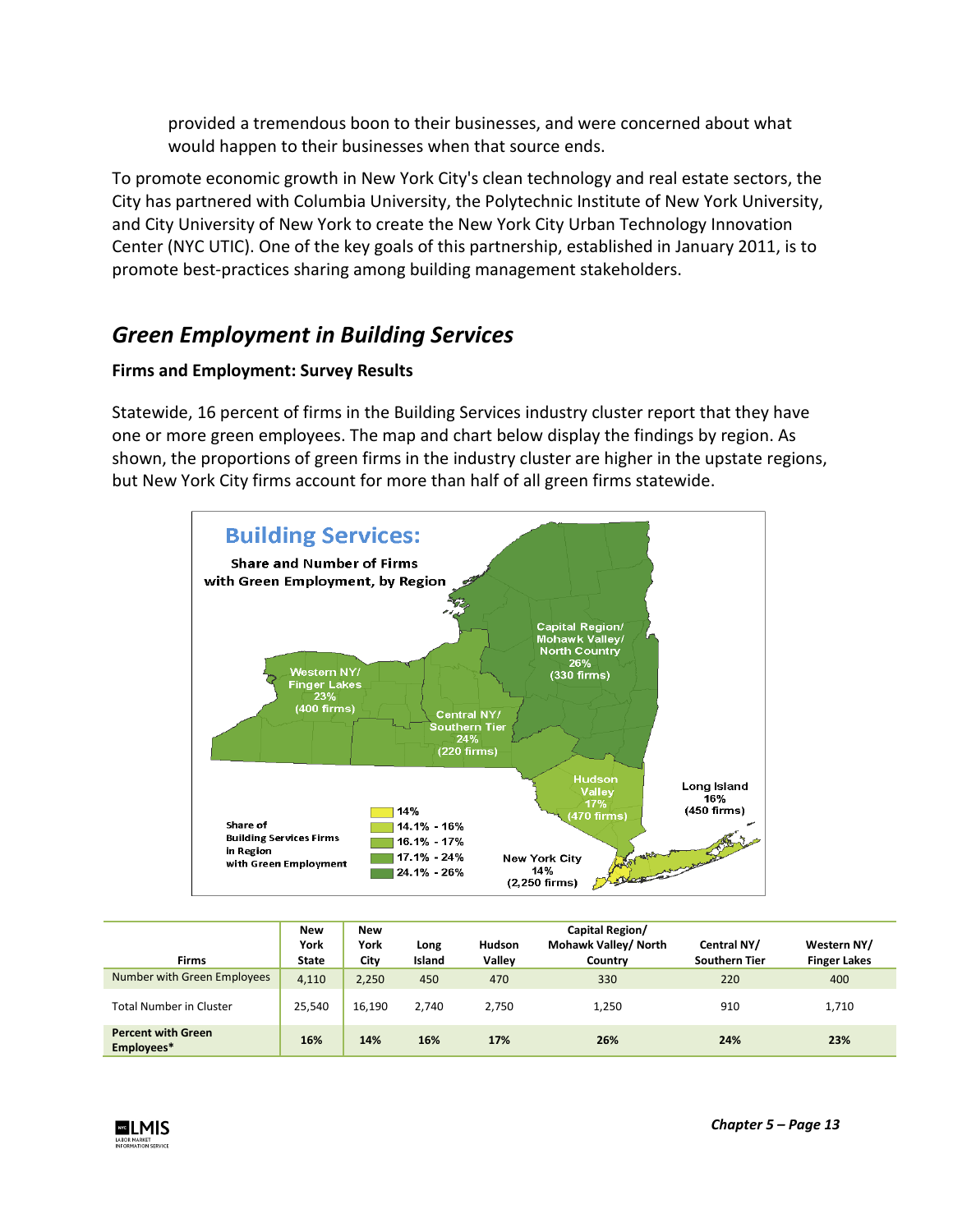In terms of the "green" share of total Building Services employment in the state, survey results indicate that 31 percent of total employment in the sector is green. As the map and chart on the next page indicate, green employment in the Building Services cluster is heavily concentrated in two regions. New York City has 37,941 green business services workers – 58 percent of all workers in the cluster -- and Long Island has 9,016 green Building Services workers. Green Building Services workers in these two regions combined account for more than 70 percent of statewide green employment in the cluster.



Firms with green employees were asked whether they expected their green employment to be larger, smaller or unchanged a year later. Of the 4,112 Building Services firms with green employment, 76 percent expected their green employment to grow larger (26%) or remain unchanged (50%).

Firms without green employees were asked whether they expected to have green employment a year later. In answer to this question, 71 percent of the 21,430 without green employment said they did not expect any change, 4 percent expected to have green employees a year later, and 25 percent were not sure.

**Credential Preferences.** Employers were asked in the survey what if any green credentials they prefer their employees to have. As shown in the chart on the next page, 16 percent of the

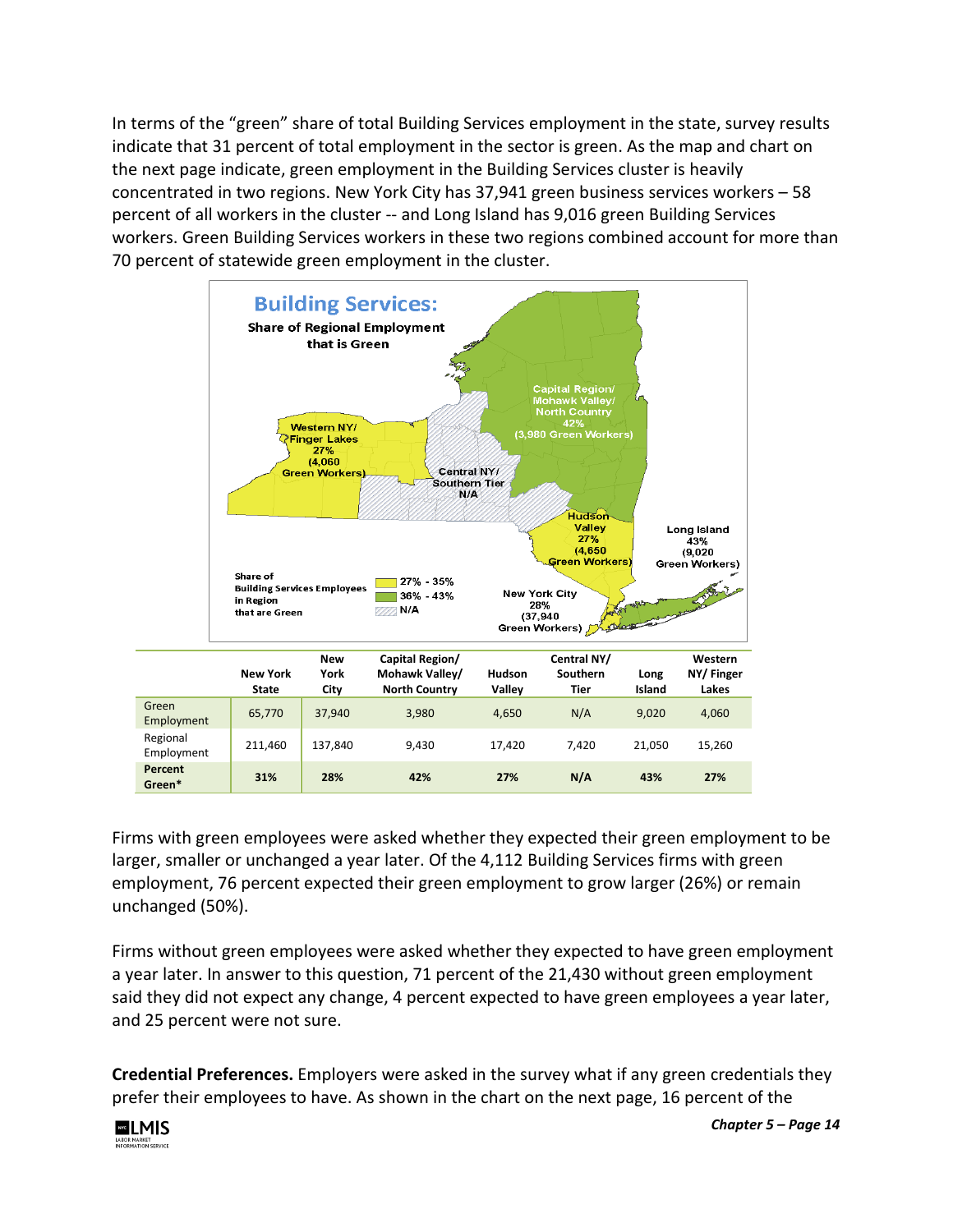employers with green employees in New York State preferred a Leadership in Energy and Environmental Design (LEED) credential, eight percent preferred a Building Performance Institute (BPI) credential, and five percent preferred a Board of Environmental, Health and Safety Auditors (BEAC) credential. The proportions are similar for New York City.



During focus groups, industry employers indicated that LEED credentialing is desirable for managers and engineers so that they can sharpen their skills. There was also praise of training conducted by SEIU Local 32BJ for building superintendents and other building staff, by Local 94 for Operating Engineers, and by the CUNY Institute for Urban Systems Building Performance Lab. These training programs prepare individuals for the Building Operator Certification (BOC)

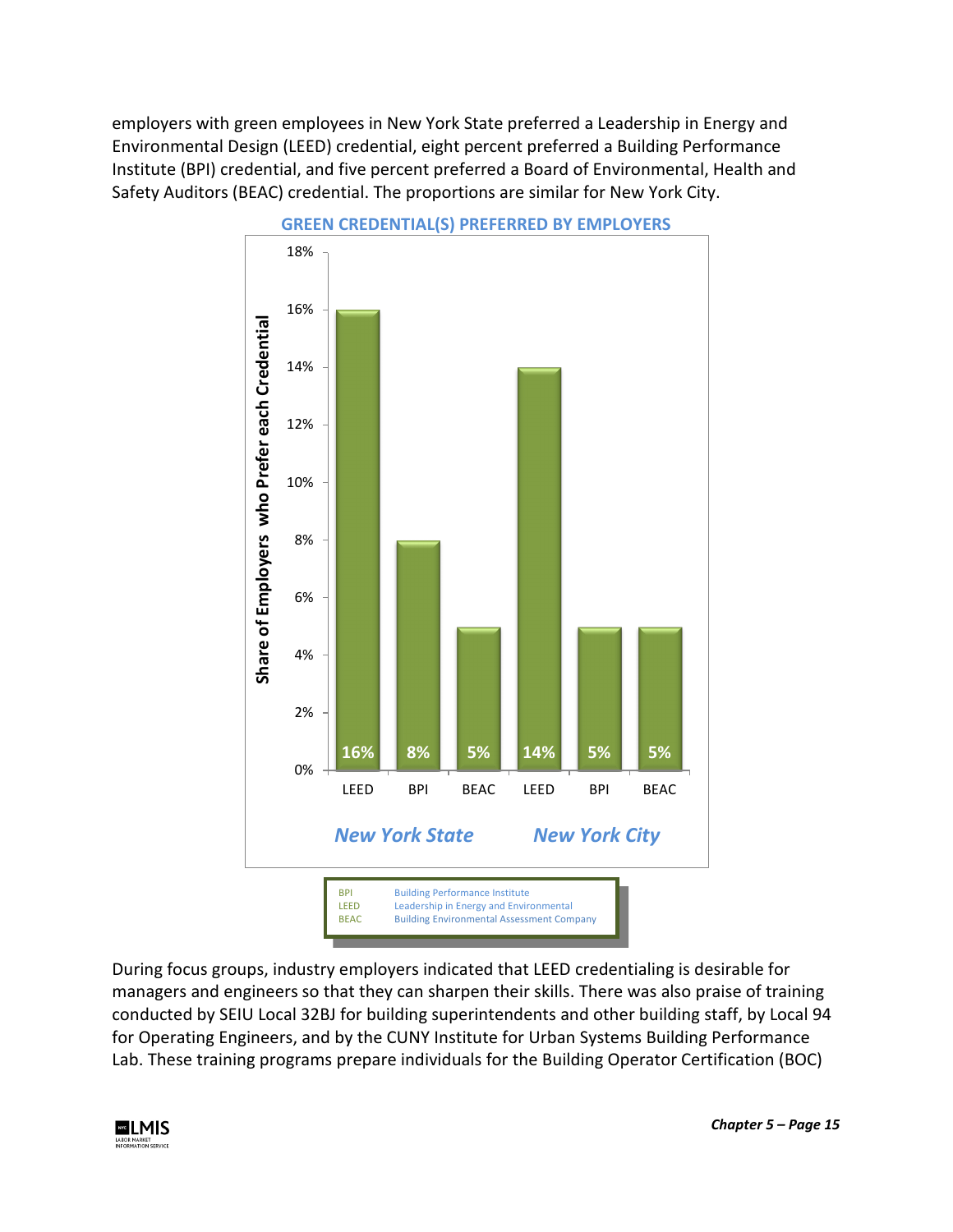credential and/or the BPI credential, both of which are supported by the New York State Energy Research and Development Authority (NYSERDA).

### **Occupational Information**

**Key Occupations.** As shown in the chart below, the statewide employer survey found that the most common occupation with green employment in Building Services was Janitors and Cleaners, who are responsible for green cleaning and recycling. The other common occupations in this industry cluster are: First-Line Supervisors of Building and Grounds Cleaning and Maintenance Workers, Maintenance and Repair Workers, General and Operations Managers, Stationary Engineers and Boiler Operators, Landscaping and Groundskeeping Workers and Property, Real Estate and Community Association Managers. Together, these seven occupations account for 97 percent of the cluster's green employment. All of these occupations are involved in helping buildings and facilities achieve greater energy efficiency, utilize new energy technologies, reduce waste or achieve other environmental sustainability goals.



**GREEN OCCUPATIONS IN THE BUILDING SERVICES CLUSTER**

While building superintendents and porters (this is the job title used in New York City residential buildings for cleaners) were mentioned by industry employers in focus groups held for this research, they felt that some of their most critical "green" employees were Operating Engineers (the common title for Stationary Engineers and Boiler Operators in New York City) and professionals in new energy and sustainable services departments. These professionals might include engineers and architects as well as people who procure energy and those who handle retro-commissioning.

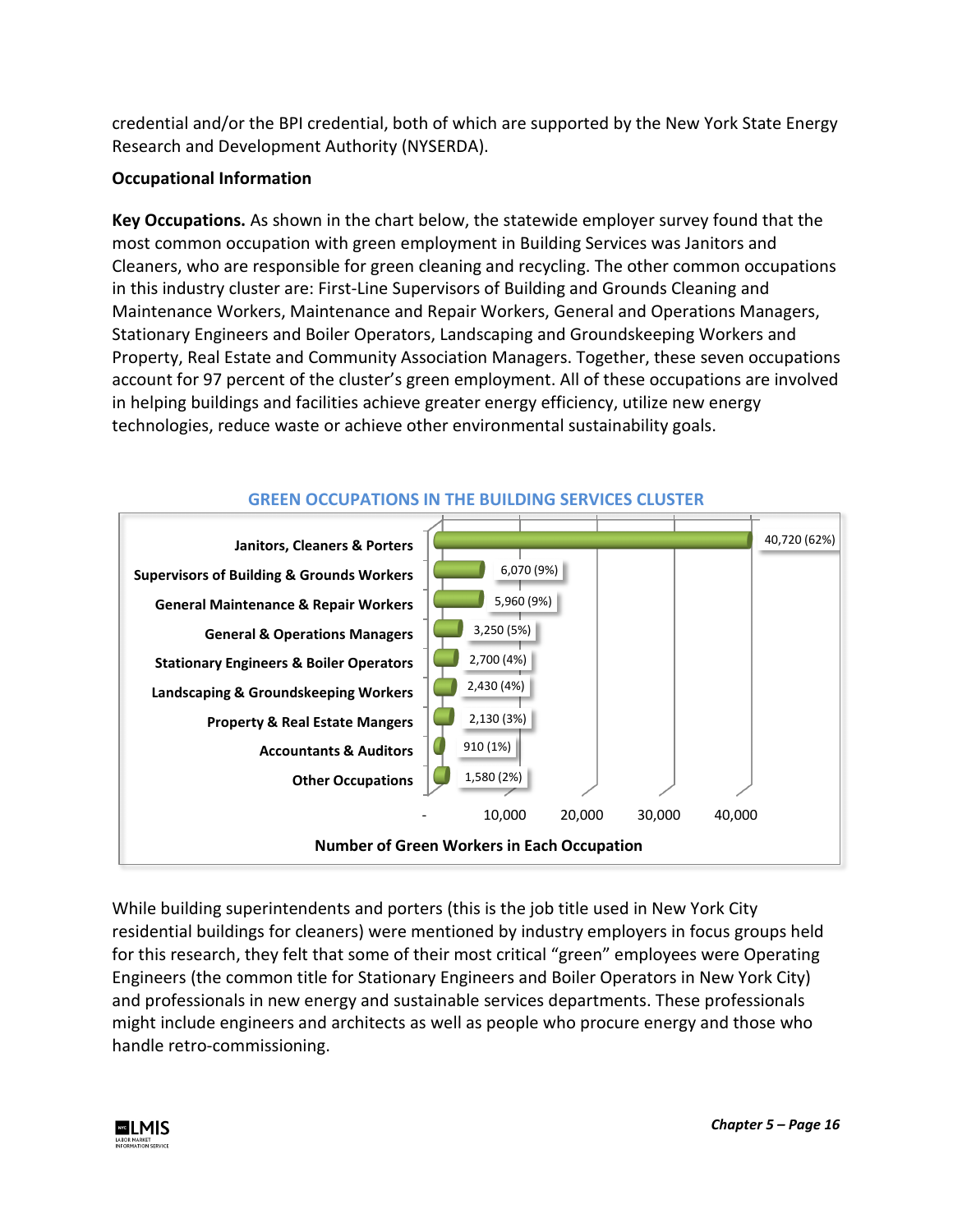- *Operating Engineers* need to have the skills to operate high tech building performance systems. There is a demand for data and technical skills among these staff. The analogy was made to skills needed in the automotive industry – mechanics now need to know how to use computerized diagnostic systems.
- *New types of positions are being created – new opportunities in energy and sustainability services, and in areas such as engineering, architecture, procurement of energy and retrocommissioning.* The overall scope of "building performance" goes beyond energy efficiency to include financial analysis, broader benchmarking and related areas. As one industry representative reported, "The field has gone from non-professional to professional to sophisticated – it didn't used to be that way." Some property management companies have hired professionals that specialize in energy efficiency and renewable energy to oversee projects in buildings. One real estate management company hired someone "to keep on top of things" because "the world is changing." This company said that substantial work is needed to find suitable solutions and reliable contractors for greater energy efficiency or renewable energy undertakings.
- *There is increased accountability for upper management.* In the past, managers may have had an energy budget, whereas now their actual energy use is monitored. This has created a new culture.

**Career pathways.** Within residential buildings, many of which are covered by labor agreements with SEIU Local 32BJ, there are career pathways from porter to doorman or handyman, and then potentially to building superintendent. Building staff are able to move up, but need additional technical, language and interpersonal skills in order to make these transitions. There is no formal apprenticeship program, but after individuals have worked for 30 days in a building that is covered by a labor management agreement, they are covered by Local 32BJ and are generally eligible to take training courses offered through the Thomas Shortman Training Fund. Employers indicated that "finding someone with a good work attitude is most important; they can then get the necessary schooling or training for jobs. The most important thing is to want to learn."

Within the commercial real estate sector, entry into the field and progress within it varies considerably. People come from a diversity of educational backgrounds. One focus group participant studied architecture for two years, then worked as an intern for a real estate management company and was hired by the company. Another had been an electrician, then a City inspector. Others have trade or technical backgrounds. Individuals can move from mechanical areas such as electrical, plumbing, heating, refrigeration or elevator maintenance to managerial positions in energy and sustainability. On the professional level, there are very few specific degrees for property management, although both Baruch College and NYU were mentioned. Employers said that "there is a need for constant learning on the job" and "There are still a lot of things that can't be taught, they must be shown."

**Recruitment, Retention and Turnover.** As part of the employer survey, firms with green employment were asked whether they have difficulty recruiting qualified workers. Of the 4,112 firms with green employment in this cluster, 12 percent (227) had difficulty finding qualified green workers. Six percent had difficulty recruiting for more than one occupation. This varied

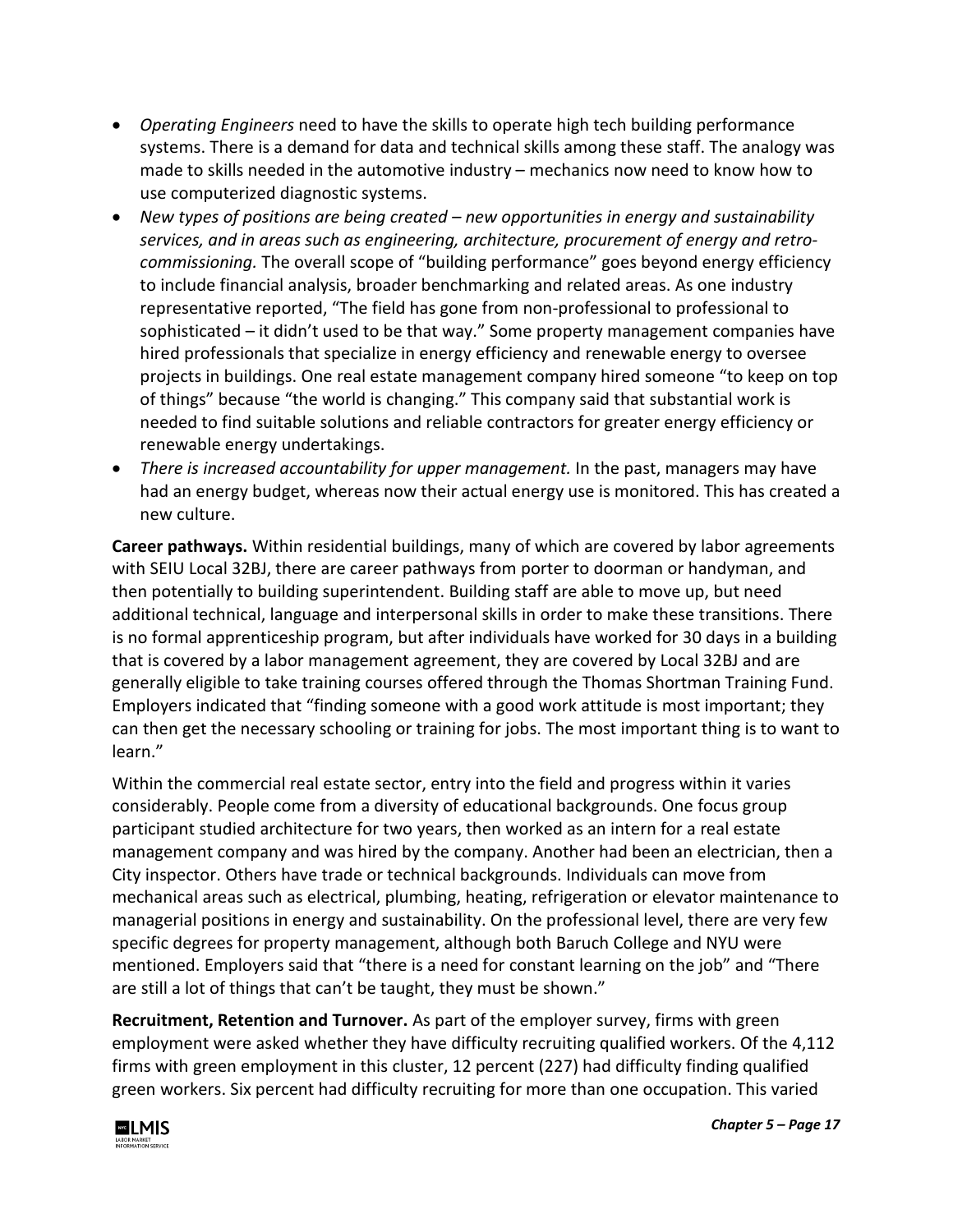significantly by region of the state. In the Central NY/Southern Tier area, 23 percent of employers had difficulty finding qualified green workers, while in the Capital Region/Mohawk Valley/North Country, New York City and Western NY/Finger Lakes regions, this proportion was less than 10%.



### **PERCENT OF BUILDING SERVICES FIRMS WITH RECRUITING DIFFICULTIES**

- The occupation for which employers have the most difficulty finding qualified candidates is Stationary Engineers and Boiler Operators (known as Operating Engineers in NYC), where 17 percent of firms report this issue. The second most frequent occupation with recruiting difficulties was Janitors and Cleaners, where 10 percent report this difficulty. Occupational recruiting difficulties varied by region, however. The occupations where 15% or more of employers had difficulty finding qualified "green" workers were:
- Capital Region/Mohawk Valley/North Country: Landscaping and Groundskeeping Workers (17%) and Janitors and Cleaners (15%)
- Central New York/Southern Tier: Landscaping and Groundskeeping Workers (25%), Property, Real Estate, and Community Association Managers (19%), Maintenance and Repair Workers, General (17%), Stationary Engineers and Boiler Operators (16%), First-Line Supervisors of Building and Grounds Cleaning and Maintenance Workers (16%) and General and Operations Managers (16%).
- Hudson Valley: Janitors and Cleaners (20%)
- Long Island: Installation, Maintenance and Repair Workers (67%) and Stationary Engineers and Boiler Operators (28%)
- New York City: Appraisers and Assessors of Real Estate (41%), Stationary Engineers and Boiler Operators (16%), Real Estate Sales Agents (15%)
- Western New York/Finger Lakes: none over 15%

Many employers that participated in focus groups mentioned the Stationary Engineers and Boiler Operators, which in New York City are commonly known as Operating Engineers (many are represented by Operating Engineers Local 94). One company representative said that "there is a perception among Operating Engineers that they will not be needed, but this is not the case…. External diagnostic software (remote) systems management is increasingly important, but is not replacing building staff." Another made the same point, "Operating Engineers worry that new technologies will make them obsolete, and worry about how many will be needed.

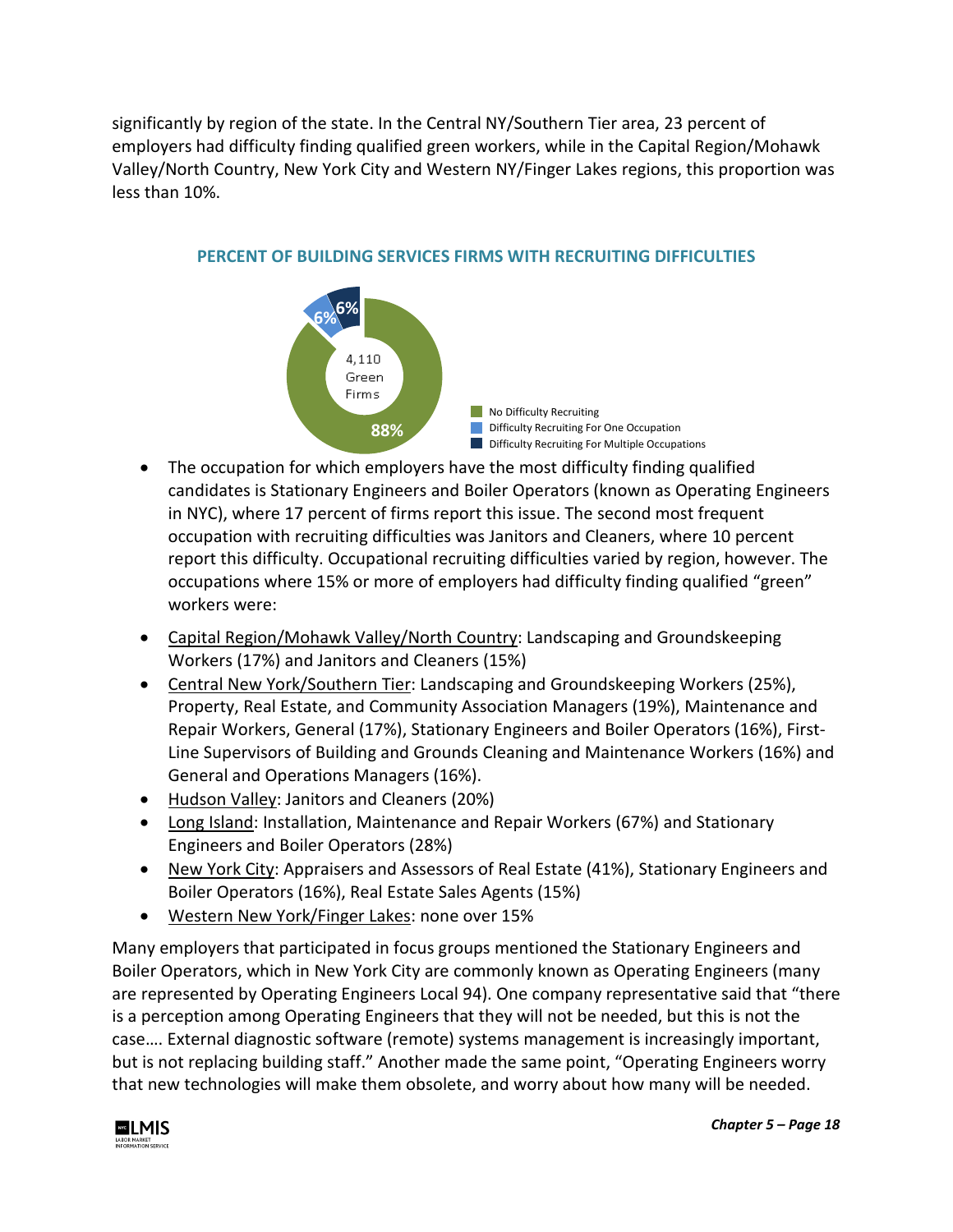They perceive this as a threat, but this is not the case. Personnel are still necessary in the buildings – they just require new skills to operate high-tech systems."

The major sources of recruitment reported by employers in focus groups and interviews were word of mouth ("least expensive and safest recruitment effort"), "cross recruits from other companies" and recruitment through the Building Operators and Managers Association (BOMA) and universities. They also "poach" from engineering companies, retro-commissioning agents and contractors. Some larger management companies now have a team with people who specialize in such area as HVAC, utilities, compliance, etc.

Employers noted that flexibility and adaptability skills are "key" and that "a lack of adapting to change is fatal."

**Training and Educational Preparation.** Employers were asked in the statewide survey how many of their employees required new skills to be able to perform their work in a green economy, and of those that required skills, where they were acquired. A strong majority, almost two out of three employers with green employment required employees to have enhanced skills to produce green products or services.



### **PERCENTAGE OF EMPLOYERS REQUIRING ENHANCED SKILLS FOR GREEN WORKERS**

Employers that took part in focus groups believed that the entire building workforce needs training – "every single part" – cleaners, electricians, lighting, maintenance, managers, engineers and that everyone needs to "sharpen their skills." They said that green practices are affecting all types of jobs – "top to bottom," and that the entire hierarchy of occupations needs skill upgrades. One said, "This goes from owners to contractors to operating engineers and even down to cleaners, who must be trained, for example, on using green cleaning products correctly." One employer encourages LEED credentialing for people in management and engineering positions. Some expressed the opinion that training the older workforce on new technologies can be a problem and conversely that newer workers are not familiar with the old technologies, and that this knowledge is necessary for making the transition. There is a potential problem and "gap" between new employees who are more technically savvy, and



*Chapter 5 – Page 19*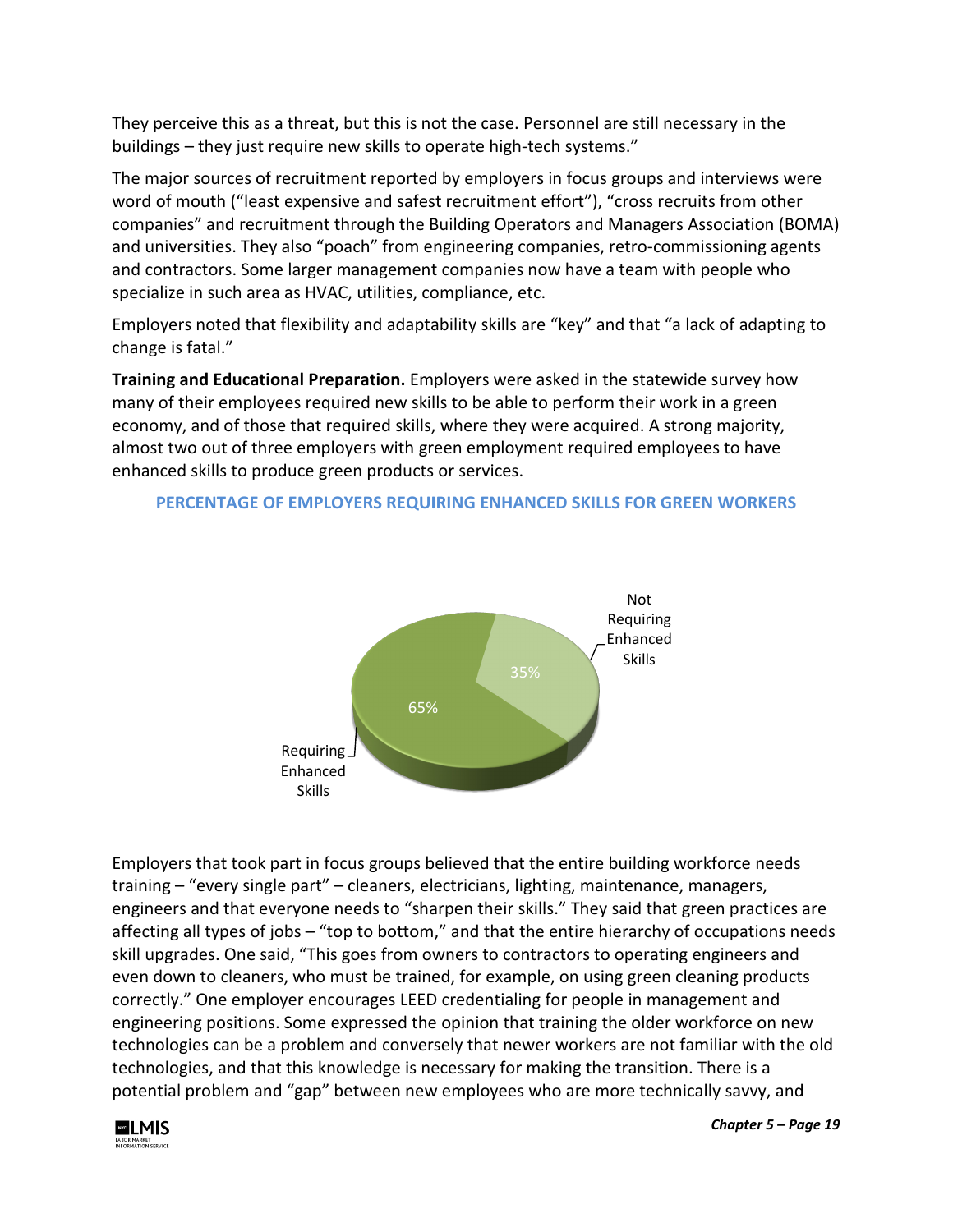older employees who know the building systems very well, including all of the adjustments that have been made over the years.

Employers are training their workforces to adopt green practices. In some cases, new types of positions are needed, many of which are involved in installing or utilizing building performance technology that increases energy efficiency. Most provide training on-the-job to make sure that employees have the green skills they need to perform effectively although some take advantage of specialized formal programs to upgrade the skills of employees.

As the chart below illustrates, the most common sources of training mentioned by employers in the survey were On-the-Job Training, In-house Training, Professional Trade Association, and Supplier.



## **SOURCES OF ENHANCED SKILLS TRAINING**

This information was validated by focus group discussions and expert interviews with industry employers, who emphasized the importance of learning on the job. One said that on-the-job learning is important because many of the older building systems have idiosyncrasies that need to be learned.

Companies in upstate New York reported utilizing NYSERDA-funded training programs. Companies in New York City said that some labor unions in New York City, such as Operating Engineers Local 94 and SEIU Local 32BJ are "highly sophisticated" and work closely with management to make sure their workers are trained on the new technologies. One said that

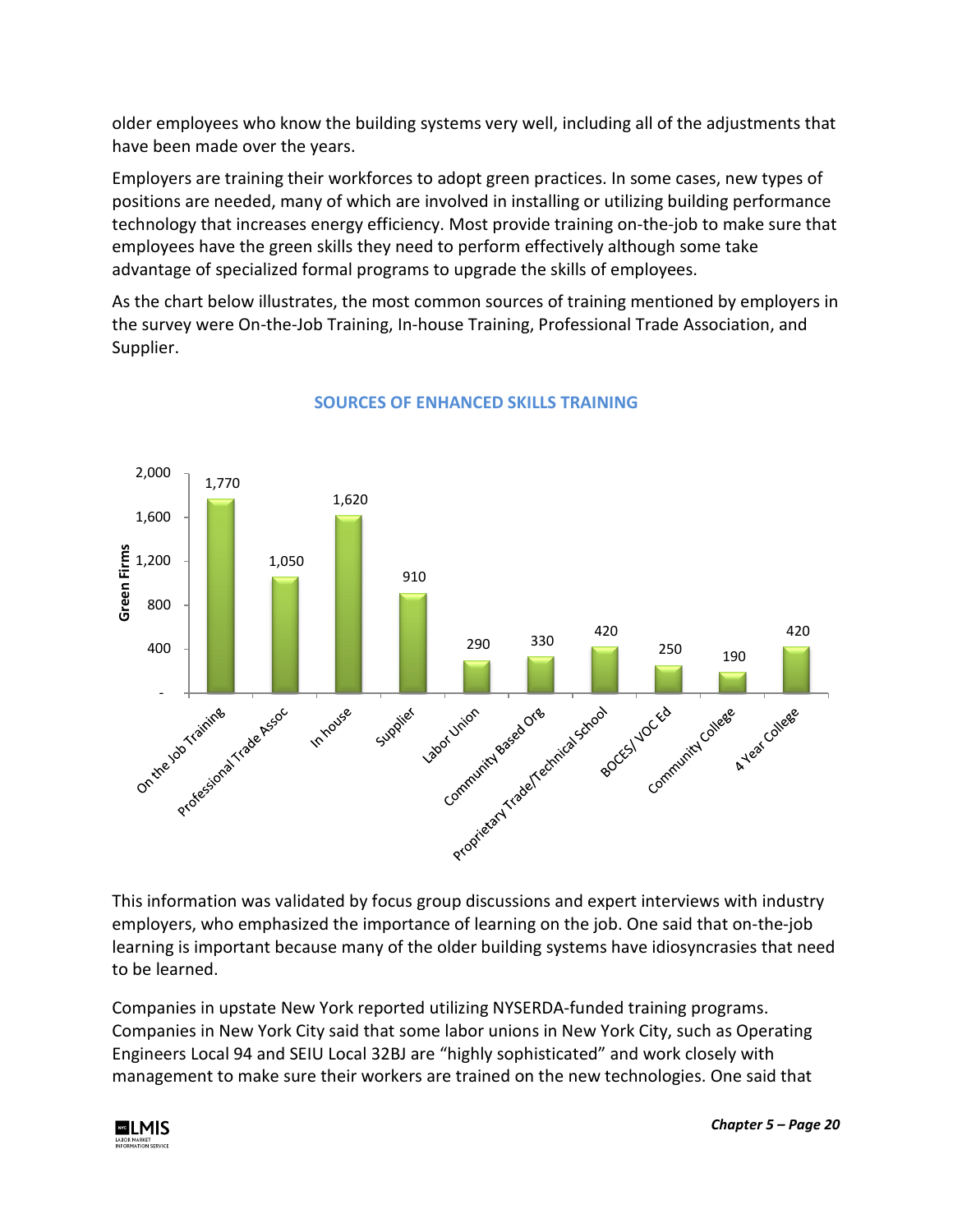Local 32BJ has been "exceptionally active." Another commented that the "bigger [training] problem is in residential non-union buildings in NYC and buildings outside of New York City."

Some companies mentioned the Building Performance Toolkit developed by the CUNY Institute for Urban Systems Performance Lab, which offers on-line training for building operators, building managers, property owners and other real estate professionals as a guide to reducing energy costs and energy consumption. It is primarily geared toward large commercial property owners in New York City but can also be helpful to other sustainability professionals One company reported that it brings in trainers to provide some of the training for building staff, and that they need to supplement the training provided by the union. Another commented that products and equipment are constantly changing, and that staff training is very important. Another company said that after the installation of building performance software, the software contractors trained the building staff.

**Recommendations for Educational Institutions and Training Providers.** Employers that took part in focus groups were asked what they would change about the way colleges, community colleges and training institutions prepare students for the workforce. Their suggestions were:

- *More hands-on training and mentoring.* One employer praised the training done by SEIU Local 32BJ, saying that "hands-on is the way to go," and "mentoring is the key." However, this "hands-on" experience also applies to engineering students. One employer said that students should get hands-on experience with building systems, e.g. mechanical engineers need to see more "nuts and bolts."
- More experience in the field before graduation. Employers suggested that colleges should institute co-op and internship programs that "put people in the field getting work experience for part of their training." At the same time, one employer has had experience with college interns who felt that some of the tasks they were asked to perform were "beneath them" and were unwilling to do "grunt work." In the property management field, it was felt that it is a team effort with everyone pitching in. Employers also suggested that BOCES programs should implement internships at the high school level to create a more valuable workforce.
- More attention to career paths in the real estate/building operations industry. Several employers thought that students need to get a better understanding of the different career paths in the industry and how different educational programs can lead to careers, such as in property management. Another mentioned that there are very few schools with real estate programs. Still another said that there is no good alternative to the unions as far as paths into the mechanical jobs in the industry are concerned.
- More information sharing and a more unified avenue so that building operators could share knowledge about what techniques and products work well. They would like case studies about how different "shops" within companies work together to achieve energy efficiency.
- *Less fragmentation among educational institutions.* Several employers complained that institutions of higher education are "doing their own thing," "wasting a lot of time," and